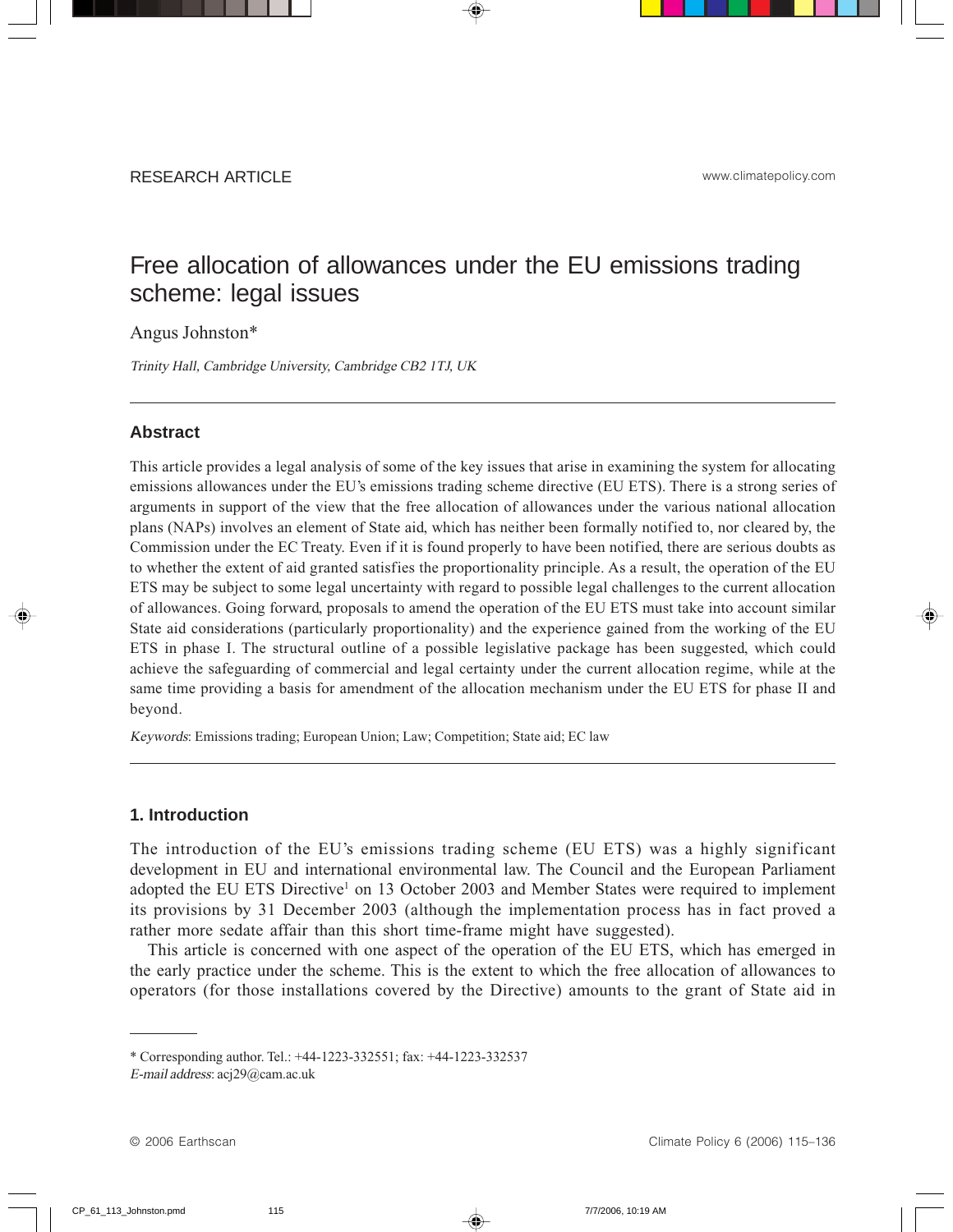contravention of the provisions of the EC Treaty. This has become a pressing issue due to recent analysis (see Sijm et al., 2005, 2006 and this issue) which suggests that the opportunity cost associated with holding such an allowance (prior to submitting it in fulfilment of the requirements of the Directive at the end of the relevant accounting period) has been passed through to consumers in the electricity sector, in the form of increases in power prices. Assuming that such a passthrough has occurred, this article considers whether or not the free allocation of allowances thus amounts to State aid, and then goes on to assess the consequences of such a conclusion for the operation of the current system and for proposals for possible reforms to the EU ETS in the future. It will be argued that some degree of State aid is indeed present in the current regime, that it would be difficult to justify certain elements of that aid on the basis of the current EC legal provisions, and that great care must be taken to ensure that any future amended EU ETS complies with the State aid rules while at the same time achieving the intended environmental benefits.

# **2. Free allocation and State aid**

Does the free allocation of allowances under the EU ETS conflict with State aid considerations under EC law?

## 2.1. The basic prohibition on the grant of State aid in the EC Treaty

The scheme of the EC Treaty assumes that aid granted by a Member State is prohibited unless some exception or exemption is provided for in or under the Treaty.<sup>2</sup> The general prohibition against such aid is laid down in Article 87(1) EC:

Save as otherwise provided in this Treaty, any aid granted by a member State or through State resources in any form whatsoever which distorts or threatens to distort competition by favouring certain undertakings or the production of certain goods shall, in so far as it affects trade between Member States, be incompatible with the common market.

From this provision, and from the case law and decisional practice of the Commission, certain criteria must be met to show that something amounts to 'State aid' for these purposes. It must be established that:

- an 'advantage' has been conferred<sup>3</sup>
- which was granted by the State or through State resources<sup>4</sup>
- which distorts or threatens to distort competition<sup>5</sup>
- by favouring certain undertakings or the production of certain goods or services (i.e. a 'selectivity' criterion $)^6$
- and which affects or may affect trade between EC Member States.<sup>7</sup>

In the EU ETS Directive, there are consistent references to the need for the national allocation plans (NAPs) (under which allowances are allocated to operators of relevant installations) to respect the EC State aid rules – see, in particular, Article  $11(3)$ .<sup>8</sup> This means that the Directive and its mechanisms do not operate, in and of themselves, as some kind of exception from the State aid rules. In turn, this means that the analysis of such NAPs in the light of the State aid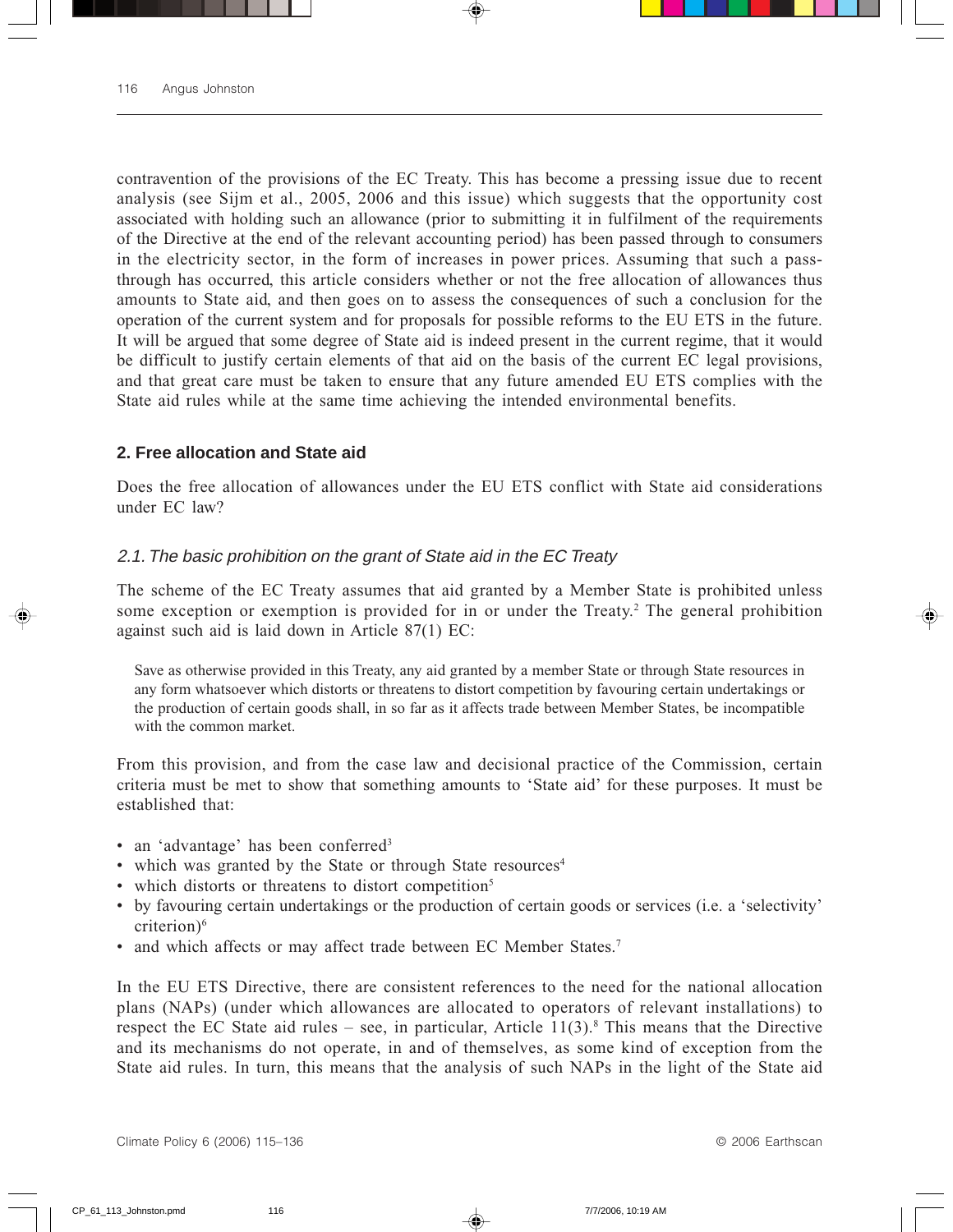rules is vital in coming to any conclusion about the compatibility of the allocation of allowances with EC law.

It is important to appreciate, however, that even if a particular action by a Member State does amount to aid under the EC Treaty, it may still be possible for that aid to be granted an exemption under specific Treaty provisions or under legislation adopted under the auspices of the Treaty. This point will be considered later (see Section 3), with particular concentration upon justifications relating to environmental matters and to 'the execution of an important project of common European interest'.

# 2.2. Applying the criteria to the free allocation of allowances under the EU ETS

In applying these criteria to our scenario, and to gain some sense of the Commission's previous general attitude towards this issue, we need to examine its earlier Decisions concerning the notification of national emissions trading schemes prior to the adoption of the EU ETS Directive. The closest analogue to the EU ETS is probably the UK's forerunner emissions trading scheme, $9$ which was voluntary for participants, who were given an incentive to join the scheme by means of payments from the State. These payments clearly amounted to aid and were held to be such by the Commission. However, the Commission also went on to examine per se the free allocation of allowances to participants in the scheme:

(b) The trading mechanism: The state allocates a limited number of transferable emission permits free of charge to the direct participants. The state thus provides these companies with an intangible asset for free, which can be sold on a market to be created. The fact that there will be a market is a sign of the value of the asset being allocated. This has to be considered to be an advantage to the recipient companies.

The fact that companies will have to make expenses in order to realize the value of the allowances does not change the existence of an advantage, but can be considered a positive element in the assessment of the compatibility of the measure.

This advantage distorts competition between companies. Companies able to make a profit from the allowances can use the profit for their business competing with other companies not having access to such a scheme. This can affect trade between Member States.

The value of these permits is predicted to be considerable. By the envisaged arrangements, the State foregoes revenue, which could derive from auctioning the emission permits. One could argue that the voluntary nature of the scheme would hinder a different allocation of allowances than free allocation, as companies would not be likely to participate in such an auction. However, the State opted deliberately for a voluntary approach and by taking this option forewent [its] other option to gain revenue from an auction in the context of a mandatory scheme.

The Commission therefore concludes that … the trading mechanism [also] constitutes State aid under Article  $87(1)$  EC.<sup>10</sup>

When searching for Commission State aid decisions when approving the national allocation plans (NAPs) submitted by the various Member States under the EU ETS, however, there is a significant dearth of material.

Examining the Commission's Decisions on the NAPs submitted for phase I, there are consistent references to the need to assess the allocation of allowances under the EC State aid rules (see, e.g., Recital 7 of the Commission's Decision on the UK's original NAP).<sup>11</sup> However, the 'assessment' is hardly extensive: 'On the basis of the information provided by the Member State, the Commission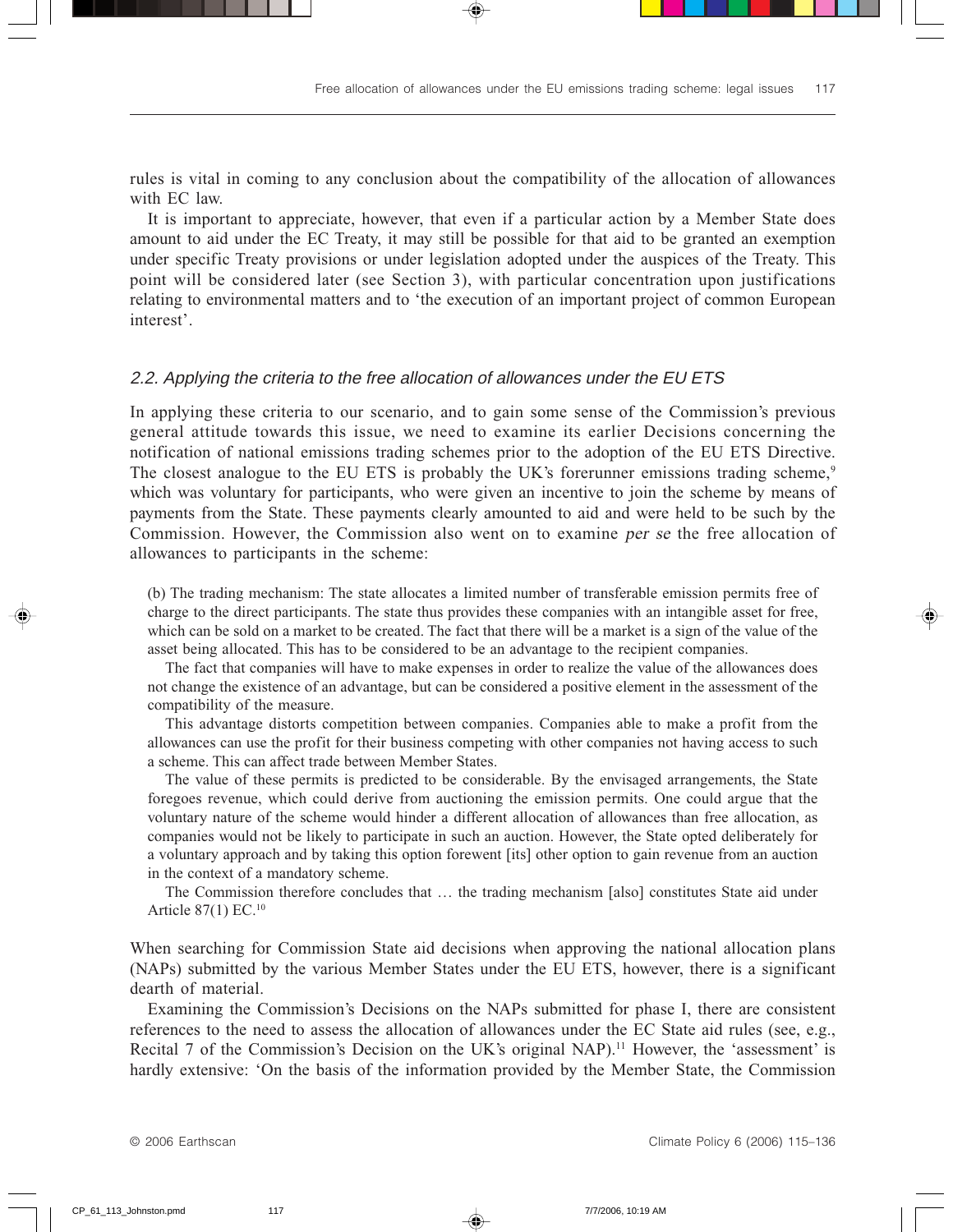therefore considers that any potential aid is likely to be compatible with the common market should it be assessed in accordance with Article 88(3) of the Treaty'.12 Further, in the Commission's earlier 'non-paper' of 1 April 2003,<sup>13</sup> the Commission indicated that:

National allocation plans will constitute State aid under Article 87(1) EC and will therefore have to be notified to the Commission for assessment under State aid rules. Competition policy procedural rules will apply in this respect. The Commission intends to take at the same time the two decisions legally required on the Plan as regards the assessment as required in the common position and the State aid assessment.

However, the Commission does not seem to have adopted any separate State aid decisions dealing with the issues raised by the notification of the various NAPs for phase I. The most extensive comment to date on this issue is to be found in Recital 5 of the Commission's Decision on the French notification of its NAP:14

Pursuant to criterion 5 [of Annex III], the Commission has also examined compliance of the French National Plan with the provisions of the [EC] Treaty, and in particular Articles 87 and 88 thereof [i.e. the provisions on State aid]. The Commission considers that the allocation of allowances free of charge to certain activities confers a selective economic advantage to undertakings which has the potential to distort competition and affect intra-Community trade. The allocation of allowances for free also appears to be imputable to the Member State and to entail the use of State resources to the extent that more than 95% of allowances are given for free and allows banking of allowances from the first to the second period. The Commission therefore at this stage cannot exclude that the plan implies State aid pursuant to Article 87(1) of the Treaty. The national allocation plan allocates excessive allowances to industrial activities. The Commission considers that this favourable treatment has not been duly justified by France and that the measure appears to grant an undue advantage to industrial activities, which would allow this activity to dispose of allowances without having to deliver a sufficient environmental counterpart. The Commission at this stage therefore cannot exclude that any aid involved would be found incompatible with the common market should it be assessed in accordance with Article 88(3) of the Treaty.

In spite of these criticisms, the Commission's final decision on the French NAP does not appear to have imposed any specific criteria or reached any formal decision relating to State aid, focusing instead upon other aspects in which the French NAP had been adjudged deficient according to the other (i.e. non-State aid) criteria laid down in the Annexes to the EU ETS Directive.15

Nevertheless, on the basis of the Commission's earlier Decision relating to the UK's national ETS and its tentative analysis in its Decision on the French NAP, it seems reasonably clear that the free allocation of allowances under the EU ETS does amount, prima facie, to State aid within Article 87(1) EC. Free allocation clearly involves the State foregoing revenue that might have been raised by the auctioning of such allowances and the grant of such allowances only to emitting installations may amount to a selective grant of an advantage (favouring them over other businesses) that may distort competition and affect trade between Member States where those in competition are established in different EU countries. Further, if it is established that opportunity costs are passed through (and the analysis in Sijm et al. (this issue) suggests that they most certainly are), then it seems clear not only that aid is granted by the free allocation of allowances, but also that it goes far beyond that expected simply from the free allocation of allowances in the first place. The extra element, beyond the value of the allowance itself, is the ability to use the fact of holding that allowance to pass through to customers the opportunity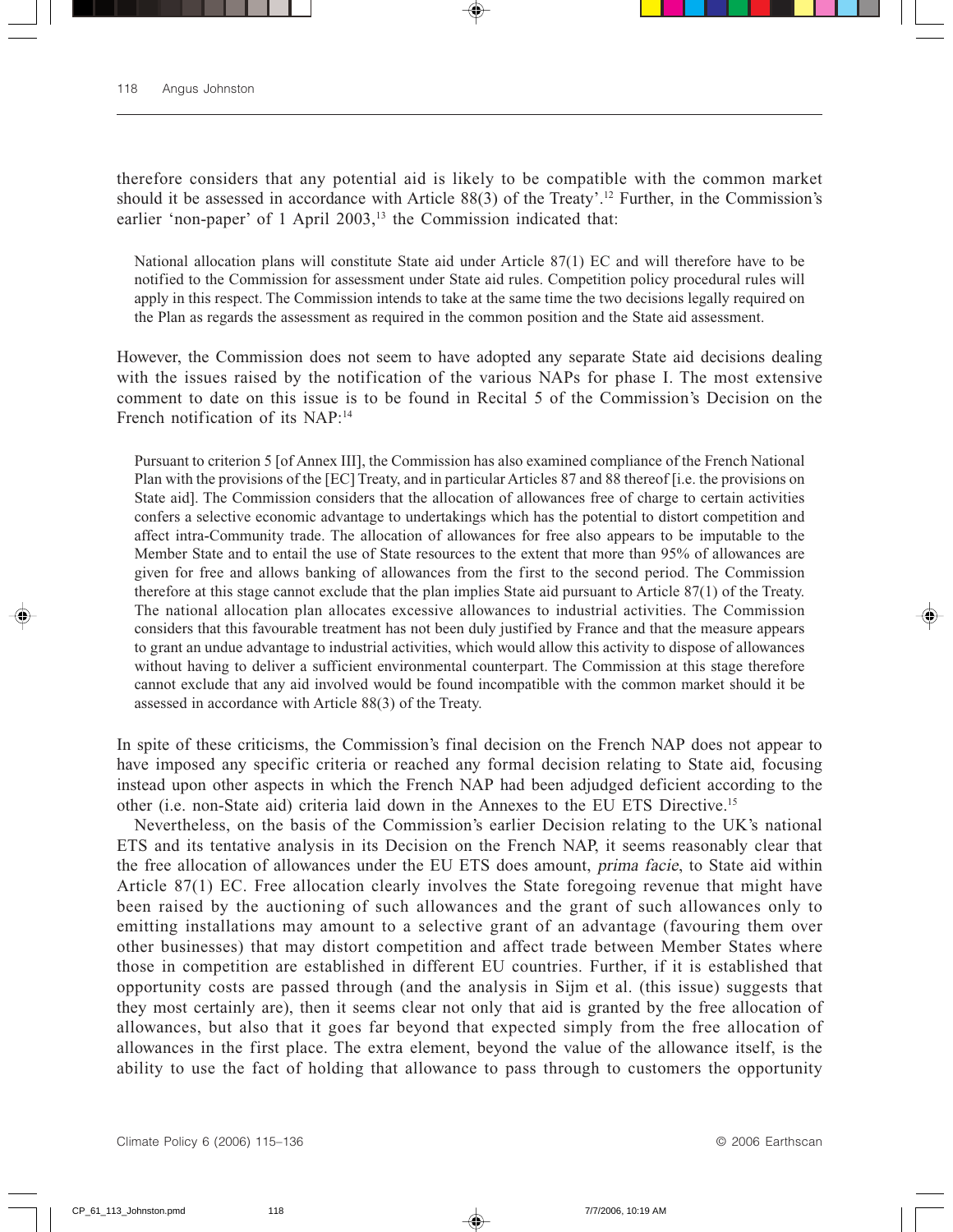costs associated with holding that allowance. This last point (which relates to the question of proportionality) is highly significant for the assessment of the justifiability of such aid and will be considered in Section 3.2.5.

Earlier work on this topic (Merola and Crichlow, 2004) had suggested that an ETS at the EU level (rather than one adopted unilaterally at the national level) required a different assessment of the State aid criteria from that adopted by the Commission in the earlier Decisions relating to national systems. Specifically, it was argued, first, that the EU-wide grant of such allowances meant that no unilateral *advantage* was conferred upon undertakings under the EU ETS (Merola and Crichlow, 2004, pp. 34–36). Second, it was suggested that the selectivity criterion would also not be met under the allocation regime for the EU ETS, given that the Directive itself specifies the sectors covered by the scheme and does not allow sufficient room for Member States to derogate from this regime to amount to the selective grant of an advantage by the State to the undertakings involved.

On the first point, it is clear from the Commission's Decision on the French NAP notified under the EU ETS Directive (quoted above) that the Commission has taken the view that an advantage is conferred in such circumstances. This view is strongly bolstered by the discovery that opportunity cost pass-through is facilitated by free allocation (Sijm et al. this issue), as this involves a clear advantage received by those allocated allowances, and this is an advantage not intended to be related to the environmental goals of the scheme.

On the second point concerning selectivity, meanwhile, two comments may be made. First, insofar as different undertakings within each sector have different emission rates and caps assigned to them under each NAP, in accordance with their previous emissions record and their reduction targets, there is some degree of selectivity in the grant of the benefit within each sector. The response to this claim would no doubt be that this is, again, inherent in the EU-level adoption of the scheme and thus could not be described as 'selective' in the sense normally given to that term because it is not a selection made by the Member State, but at EU-level. The Member States remain ultimately responsible for adopting their respective NAPs, but their discretion in allocating allowances is severely curtailed by the terms of the EU ETS Directive. Merola and Crichlow (2004, p.36) did, however, accept that selectivity questions do remain with regard to that proportion of allowances not covered by the free allocation obligation. Without more, the point is clearly a finely balanced one, and one must accept the force of their argument overall.

However, the second point concerning selectivity is indeed something 'more': once again, the phenomenon of opportunity cost pass-through shows that the selectivity inherent in the EU delimitation of the sectors covered by the EU ETS actually is not merely limited to the advantage associated with holding the allowance itself, but extends to the further benefit received by virtue of holding the allowances – the ability to pass through the opportunity costs of holding such allowances (Sijm et al. this issue). This effectively exacerbates the extent of any selectivity inherent in the EU ETS to the extent that a clearly selective benefit is received by some within each sector (compare, for example, a coal-fired generator's receipt of allowances under the EU ETS with that of a wind-farm operator: the latter receives no allowances and thus no chance to pass through opportunity costs, while remaining in competition with the former in the sale of electricity generated). This also reinforces the conclusion that competition between those undertakings may be distorted and that trade between Member States may be affected.

Thus, it is suggested that the free allocation of allowances under the EU ETS does indeed amount, prima facie, to the grant of State aid under the rules of the EC Treaty.

© 2006 Earthscan Climate Policy 6 (2006) 115–136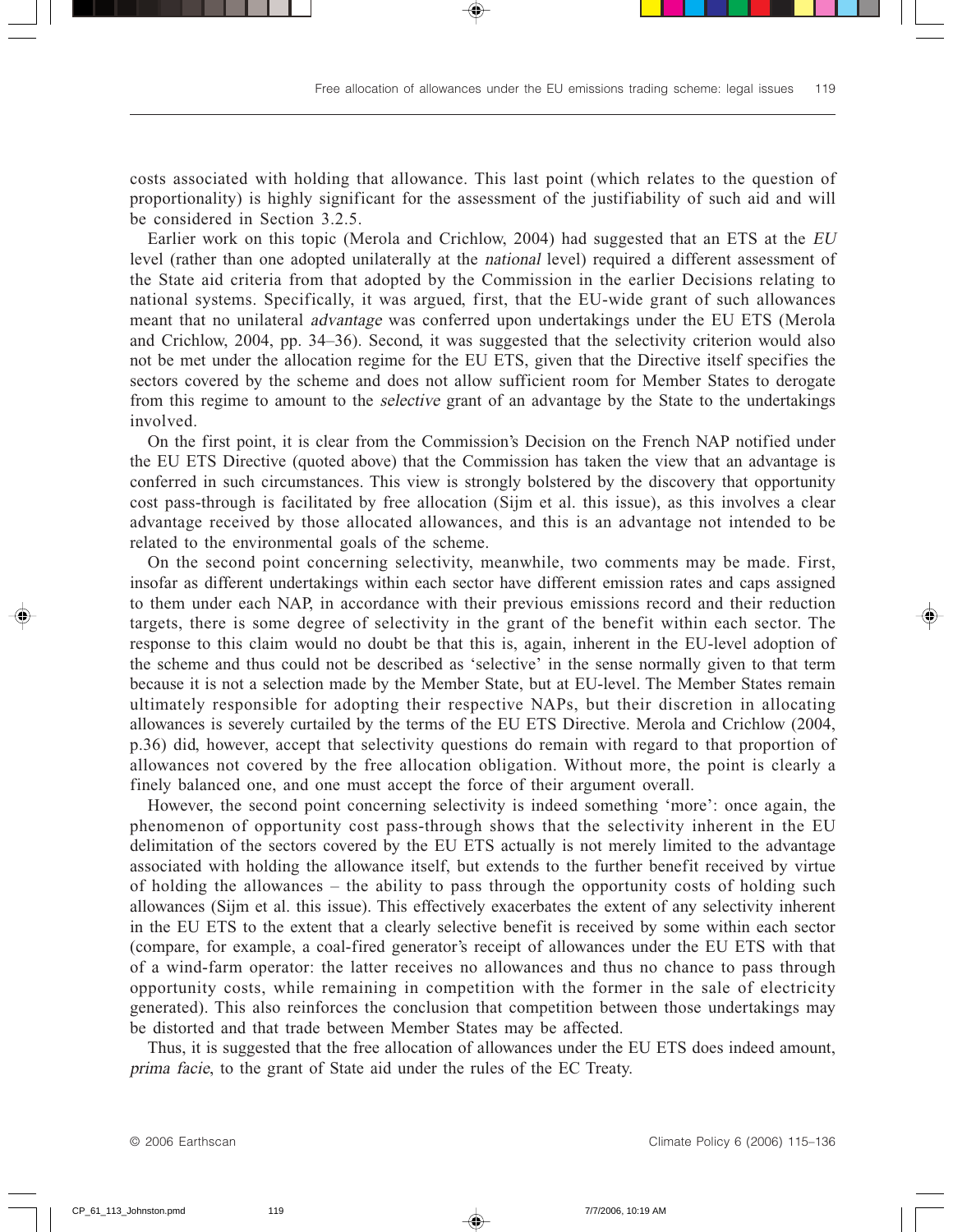# 2.3. Scenarios concerning free allocation and State aid law

In the light of this discussion, it is important here to distinguish two basic different relevant sets of circumstances for State aid purposes.

- (i) Would continued free allocation on the basis laid down in the current Directive conflict with EC State aid rules?
- (ii) What State aid constraints are there in amending the allocation mechanism in the Directive (e.g. to allow free allocation to consumers in one form or another)?

These situations may require different treatment when examining the relevant procedures that must be followed to gain approval for any mechanism allocating allowances under an EU ETS in any form. The former situation, if it has not been notified properly to the Commission, may require action to regularize the position: otherwise, it is possible that any aid elements that have been granted without Commission authorization may have to be paid back. I return to this question in Section 4.3, where the possible shape of any legislative package in this area is considered briefly (e.g. securing both the amendment of the Directive and legal certainty for operators under the current regime). The latter situation, meanwhile, has consequences for the (re-)design of the EU ETS: as the current Directive makes clear,<sup>16</sup> the EU ETS does not itself operate as an exemption from the State aid rules in the Treaty and so Commission decisions concerning the application of any future EU ETS must also respect the procedural and substantive conditions of EC State aids law.

# **3. Justifying State aid granted by the free allocation of allowances**

As mentioned in Section 2.1, the scheme of the EC Treaty provides that, assuming that there is aid involved, that aid must be justified on some accepted ground if the grant of such aid is to be compatible with the common market.

## 3.1. Background: the Commission's attitude towards State aid in this general area

In analysing the possible justification of State aid granted in the form of the free allocation of allowances under the EU ETS, it is important to have an appreciation of the Commission's general approach to the approval of the grant of aid for environmental purposes.<sup>17</sup> In its own words, this approach must 'satisfy a double imperative': it must ensure the competitive functioning of markets, while at the same time integrating environmental protection requirements into competition policy (in particular, focusing upon the internalization of the costs of environmental impacts). However, the Commission is prepared to allow aid:

- (a) in certain specific circumstances in which it is not yet possible for all costs to be internalized by firms and the aid can therefore represent a temporary second-best solution by encouraging firms to adapt to standards; and
- (b) where the aid may also act as an incentive to firms to improve on standards or to undertake further investment designed to reduce pollution from their plants.<sup>18</sup>

Nevertheless, it must be noted that the Commission's attitude has hardened in its 2001 Guidelines, even where environmental aid is concerned: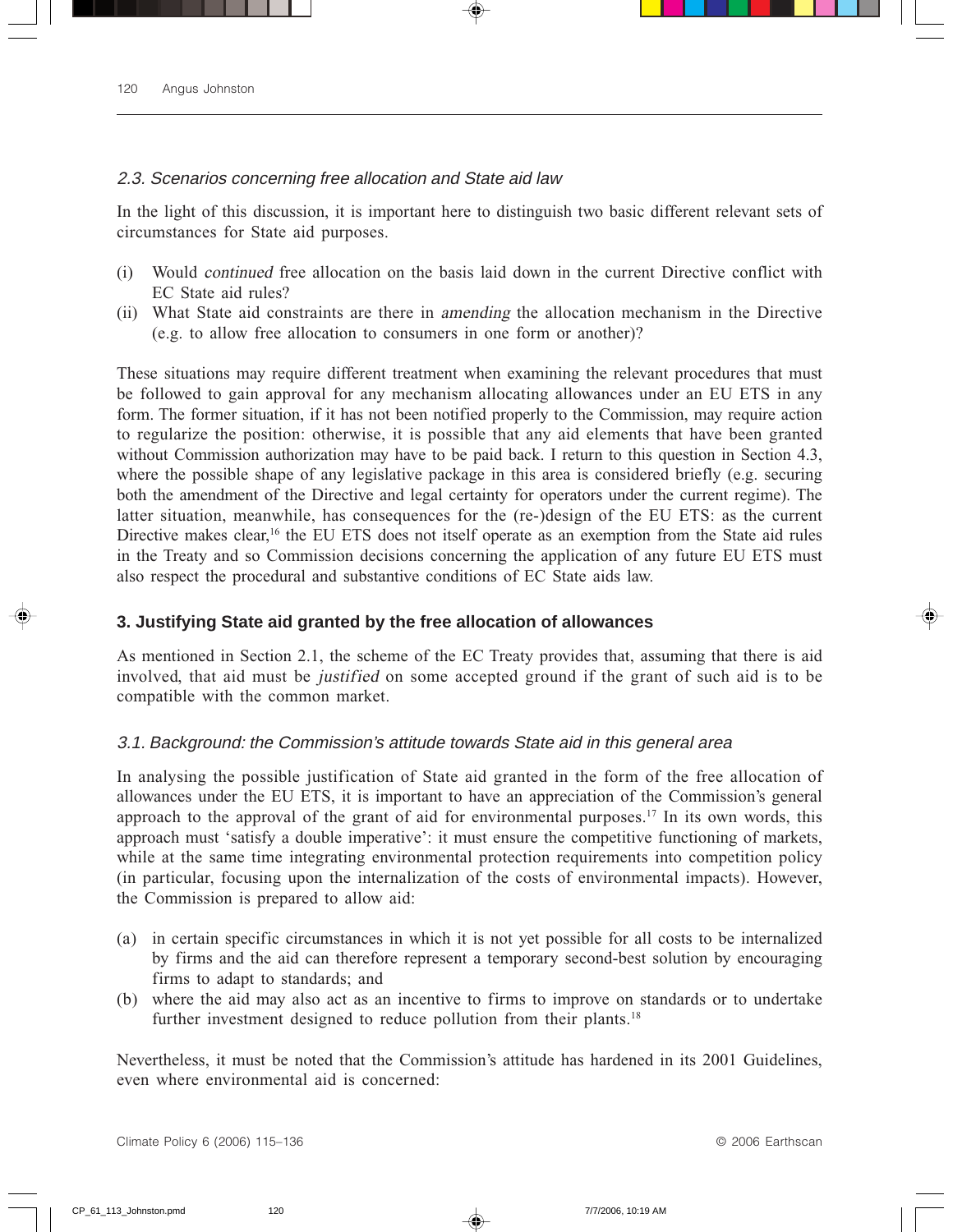aid should no longer be used to make up for the absence of cost internalization. If environmental requirements are to be taken into account in the long term, prices must accurately reflect costs and environmental protection costs must be fully internalized. Consequently, the Commission takes the view that aid is not justified in the case of investments designed merely to bring companies into line with new or existing Community technical standards.

This is because the key factors – namely: the 'polluter pays' principle, the notion of internalizing such costs and the use of market instruments – have now long been promoted by EC environmental policy. The Commission's current view is clearly that companies have had long enough to adapt to such requirements and should no longer need aid to assist them in bearing such costs.<sup>19</sup> It is clearly arguable that the EU ETS falls squarely within this stricter analysis of the justification of environmental aid (which serves further to bolster the points made below (Section 3.2.5) concerning proportionality).

# 3.2. Evaluation of State aid: justifications for the grant of aid

# 3.2.1. Environmental grounds

Clearly, environmental justifications for the grant of State aid will be vital in this context.<sup>20</sup> Specifically, these justifications may fall under the headings of:

- 'projects of common European interest' (Article 87(3)(b) EC) ('the aid must be necessary for the project to proceed, and the project must be specific, well defined and qualitatively important and must make an exemplary and clearly identifiable contribution to the common European interest'), $21$  or
- 'aid to facilitate the development of certain economic activities or of certain economic areas, where such aid does not adversely affect trading conditions to an extent contrary to the common interest' (Article 87(3)(c) EC).

It seems reasonably clear that, in our context, the EU ETS could be said to be a 'project of common European interest', since the Directive is a common action agreed by all the Member States to combat the common threat of global warming by endeavouring to incentivize the reduction of  $CO_2$  emissions.<sup>21</sup>

Merola and Crichlow (2004) have argued that 'if the Commission applied Article 87(1) to the whole scheme, Article 87(3)(b) would authorize the entire allowance allocation scheme'. Under this approach, such an exemption would cover all emissions and make it unnecessary precisely to establish the proportionality of the aid to the environmental benefit to be secured under the EU ETS 'because the compensatory justification would be implicit in the fulfilment of the specific requirements of Article 87(3)(b), as indicated in paragraph 73 of the [Commission's] Guidelines'.<sup>22</sup> This claim illustrates the key importance of careful identification of the precise ground upon which any exemption is sought from the prohibition on the grant of State aid. This issue will be addressed in the discussion of the proportionality principle (Section 3.2.5), where it will be argued that proportionality must still be respected under the EU ETS.

## 3.2.2. Specific considerations concerning aid to facilitate 'investment in energy'

The Commission Guidelines also contain specific comments on aid to facilitate investment in energy.<sup>23</sup> While these provisions are not directly relevant to the exemption of any aid involved in the allocation of allowances granted under the EU ETS (unless Member States specifically attempt to argue that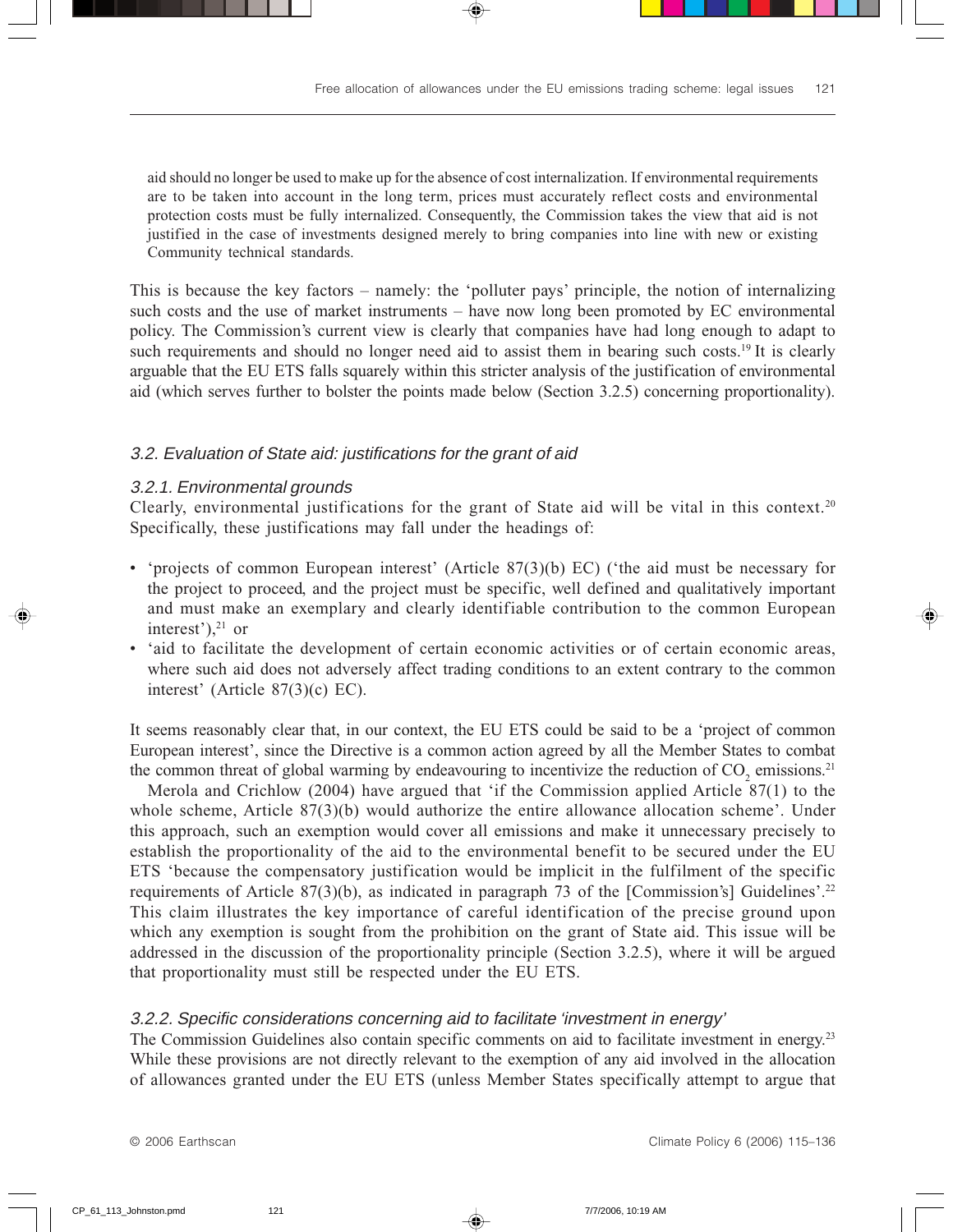any such extra support amounts to the support of investment in renewable energy), they do, however, illustrate the Commission's amenability to environmental arguments concerning the promotion of energy produced from renewable sources. At the same time, it is clear from the Guidelines that the need for such support will require careful proof and justification in each individual case.

# 3.2.3. Specific guidelines concerning greenhouse gas reduction measures

Unfortunately, however, the specific provisions in the Guidelines concerning measures aimed at reducing greenhouse gases pre-date the EU ETS Directive:

70. In the absence of any Community provisions in this area and without prejudice to the Commission's right of initiative in proposing such provisions, it is for each Member State to formulate the policies, measures and instruments it wishes to adopt in order to comply with the targets set under the Kyoto Protocol.

71. The Commission takes the view that some of the means adopted by Member States to comply with the objectives of the [Kyoto] Protocol could constitute State aid  $[24]$  but it is still too early to lay down the conditions for authorizing any such aid.

Clearly, para. 70 is no longer fully applicable in this area, in the light of the EU ETS Directive. Nevertheless, given the Commission's attitude in its various Decisions on the NAPs submitted to it under the EU ETS Directive,<sup>25</sup> it seems clear that the Commission continued to consider (at least in principle and at the time that the NAPs were submitted to it for approval) that separate EC State aid control remained appropriate for such allocation of allowances, even after the advent of the EU ETS.

Further, and also unfortunately, the Commission's Decisions on the NAPs notified under the EU ETS Directive make no more than cursory and passing reference to the State aid question in relation to the allocation of emissions allowances under the Directive (see Section 2.2), so no detailed guidance is available from this source on the application of the environmental justification of such State aids either.

## 3.2.4. Do the environmental justifications apply here?

This question must be asked both in relation to the allowances allocated under the current EU ETS Directive and if some alternative form of free allocation were to be continued under a revised version of the Directive.

Concerning the continuing free allocation of allowances to 'operators of installations' only, as under the current Directive, does this raise State aid problems? Given the evidence discussed above concerning the pass-through of opportunity costs (Sijm et al. this issue), then the structure of analysis should be as follows:

- (i) Such allocation is acknowledged by the Commission to amount prima facie to State aid (as discussed in Section 2);
- (ii) Thus, the aid needs to be notified to the Commission, and found to be justifiable here, one would rely upon environmental justification grounds;
- (iii) It is clearly possible, in principle, to bring the current free allocation of allowances under the environmental grounds discussed above, yet it seems strongly arguable that the extent of the extra benefit received (due to the passing through of opportunity costs) would amount to a benefit that is disproportionate to any environmental gains made through the EU ETS.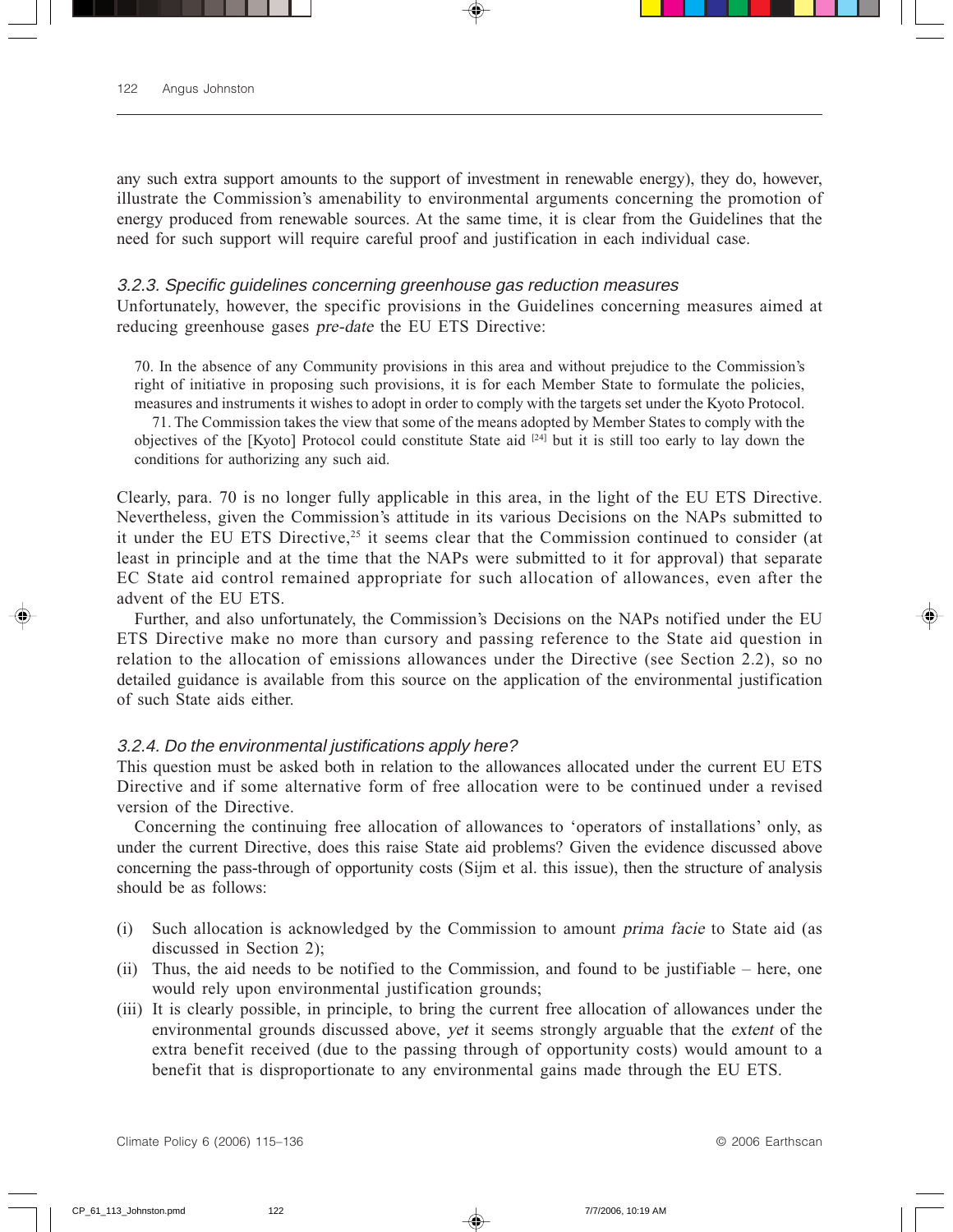The second of these points is significant, because failure to notify the aid renders its grant unlawful: this has consequences for possible court action to require the repayment of such aid (see Section 4.1.2). The last of these points raises the important question of the application of the EC law principle of proportionality in the State aids field: we must now consider the operation and significance of this element in the analysis.

# 3.2.5. The principle of proportionality

# 3.2.5.1. GENERAL CONSIDERATIONS

When the Commission takes a decision on the compatibility of any proposed grant of aid with the EC Treaty, it must respect the principle of proportionality. This is a general principle of EC law,  $2^{6}$ which is inherent in the EC Treaty and thus applies as a matter of law to the actions of the EC institutions (here, the Commission in approving State aid)<sup>27</sup> and to those of the Member States (when implementing or derogating from EC law: see, e.g., Tridimas, 1998, ch. 4).

Although the Commission has adopted its own Notice on de minimis aid and on thresholds of permissible aid (see Section 3.2.2), the EC courts are not bound by such Commission guidelines and may thus find that there is a breach of the principle of proportionality even in the face of the Commission's guidelines.<sup>28</sup>

Thus it is possible for proposed aid to be within the Commission's 'permissibility' thresholds and yet still contrary to the principle of proportionality.

## 3.2.5.2. THE APPLICATION OF THE PROPORTIONALITY PRINCIPLE

The basic structure of the approach required under the proportionality principle is as follows:

- (i) first, it must be established that there is a justifiable goal to be achieved [here, environmental protection by reducing  $CO_2$  emissions];
- (ii) second, we must ask: is the measure [here, the free allocation of allowances] suitable and necessary for achieving that goal; and
- (iii) third, is the measure proportionate in achieving that goal? That is, even though the measures do achieve the justifiable goal, do they involve an excessive negative concomitant effect?

In practice, the key question will be the *standard* (i.e. the intensity) of review employed in asking what would amount to an 'excessive' negative effect: i.e. does it have to be the minimum negative effect possible, while still achieving the goal, or is a less strict standard appropriate?

#### 3.2.5.3. IMPLICATIONS OF THE PROPORTIONALITY PRINCIPLE

In this scenario of allowances allocation, the argument is that the policy choice taken (i.e. free allocation) by the EC and/or the Member States is itself disproportionate. It is true that, in such cases, most courts (including the EC courts) tend not to review such choices too intensively (usually looking to see whether manifest error or manifest inappropriateness has been made out: see, e.g., Craig, 2003, pp. 625–628; Lenaerts and van Nuffel, 2005, paras 4-050–4-054).

However, note that in the State aids context we are also dealing with the rights of individuals to operate in a competitive market place without distortions due to aid granted by a Member State, which has not been approved by the EC. Where individual rights are concerned, courts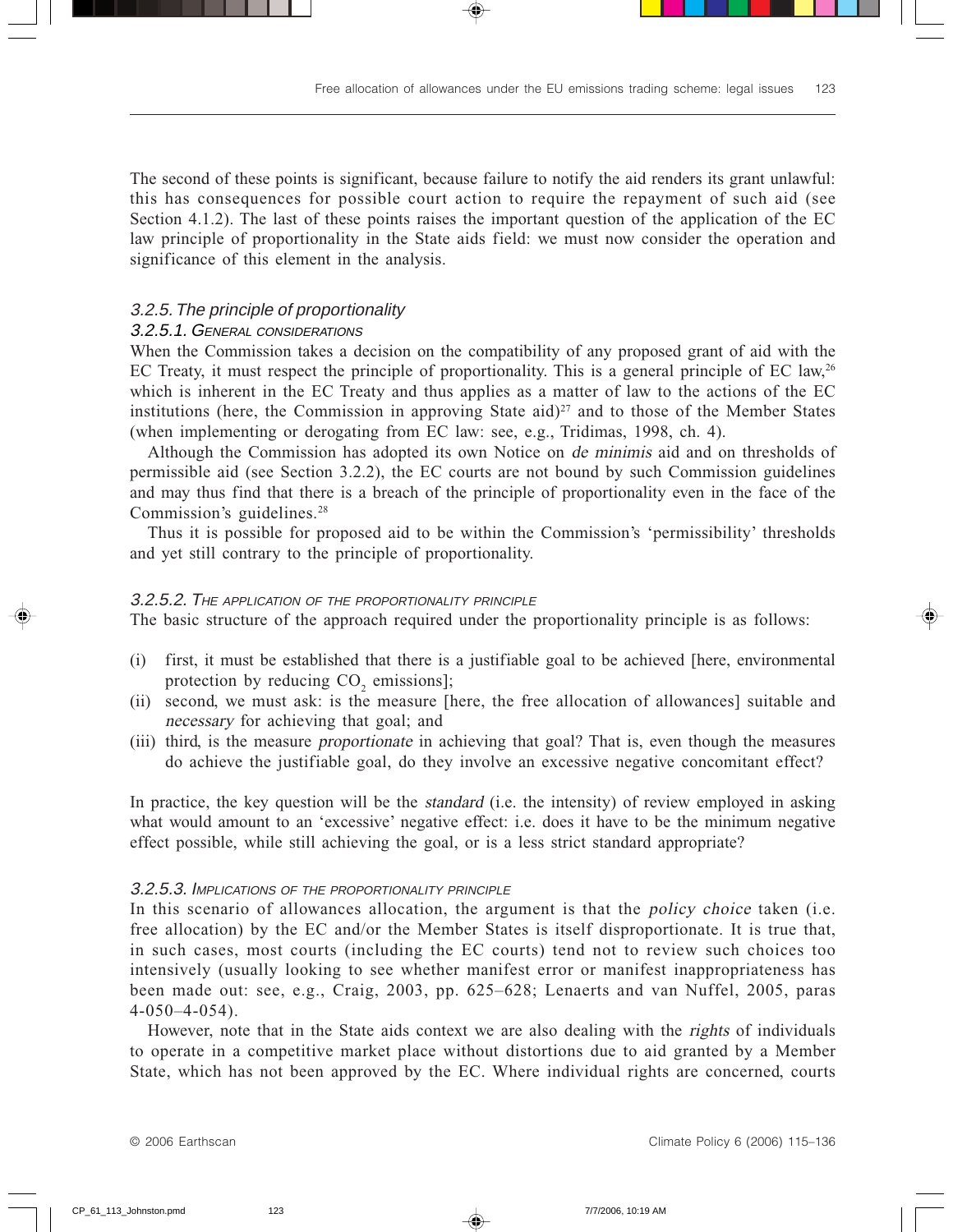are usually likelier to conduct a more intensive review of the measure in question, being satisfied only with measures that achieve the goal in view with a less distortive effect upon competitive conditions.

Here, the key point is that free allocation under the current regime effectively grants a windfall benefit to recipients of allowances, which is not related to the environmental gains that the EU ETS aims to secure: this is a good basis for an argument that such aid may be disproportionate.

So far as the argument (relating to justifying aid under Article 87(3)(b) EC) raised by Merola and Crichlow (2004) (noted in Section 3.2.1) is concerned, their point has some force in restricting the scope of the proportionality principle and its impact upon exemptions from the State aid rules. Clearly, while Article  $87(3)(c)$  makes specific reference to the need to balance any scheme with the effect upon 'trading conditions' (a clear matter for proportionality), Article 87(3)(b) is not explicitly so constrained. The Commission's Guidelines refer to showing that the aid must be 'necessary' for the project of common European interest to proceed (Commission, 2001, para. 73), but do not expressly consider proportionality criteria. However, the force of this argument is significantly weakened by the phenomenon of the passing-through of opportunity costs (Sijm et al. this issue) associated with the holding of allowances under the EU ETS. This element could plausibly be said not to be 'necessary' for the implementation of the project in question. Even if it were to some degree necessary, the Commission's Guidelines cannot evade the application of the general legal principle of proportionality, particularly in circumstances where the windfall enjoyed via this passthrough of opportunity costs is so clearly unrelated to the environmental goals of the EU ETS. By contrast, the aid embodied in the free allocation method could certainly be found to be justified under Article 87(3)(b) or, indeed, under Article 87(3)(c), given its clear and close connection (indeed, 90% of allowances were required to be allocated freely) with the environmental goals of the current EU ETS. It is the extra benefit that the allowance confers which creates the difficulty and renders the proportionality principle of continuing relevance in the current situation. It is not sufficient in this context to suggest that the Directive's chosen method of free allocation inevitably creates the possibility of passing through the opportunity costs involved: as the Directive itself states (see in particular its Article 11(3), but also Recital 23 and Para. 5 of Annex III), its provisions must be applied by the Commission subject to the requirements of the EC State aid rules.

To ensure that such problems are not raised as against any successor scheme, care should be taken to avoid such extra benefits and accurately to link the allocation of allowances (and the benefits from receiving such allowances) with the environmental gains to be made from the EU ETS. Indeed, this approach fits best with the general approach taken by the Commission in its Guidelines on State aid for environmental purposes (as discussed in Section 3.1) and should thus, it is submitted, also commend itself to the Commission in the case of emissions allowances.

# 3.3. Allocation to consumers and other non-'installations'

#### 3.3.1. General considerations

In summary, the general points concerning possible allocation of allowances to consumers are:

- The EU ETS Directive currently *requires* the free allocation of at least 90% of allowances;
- Only Article 3 and Annex I of the Directive specify allocation to installations;
- If amendment of the Directive were successful, this could allow (partial) allocation to consumers: e.g. a system could be set up that required residents to register with a trust fund for such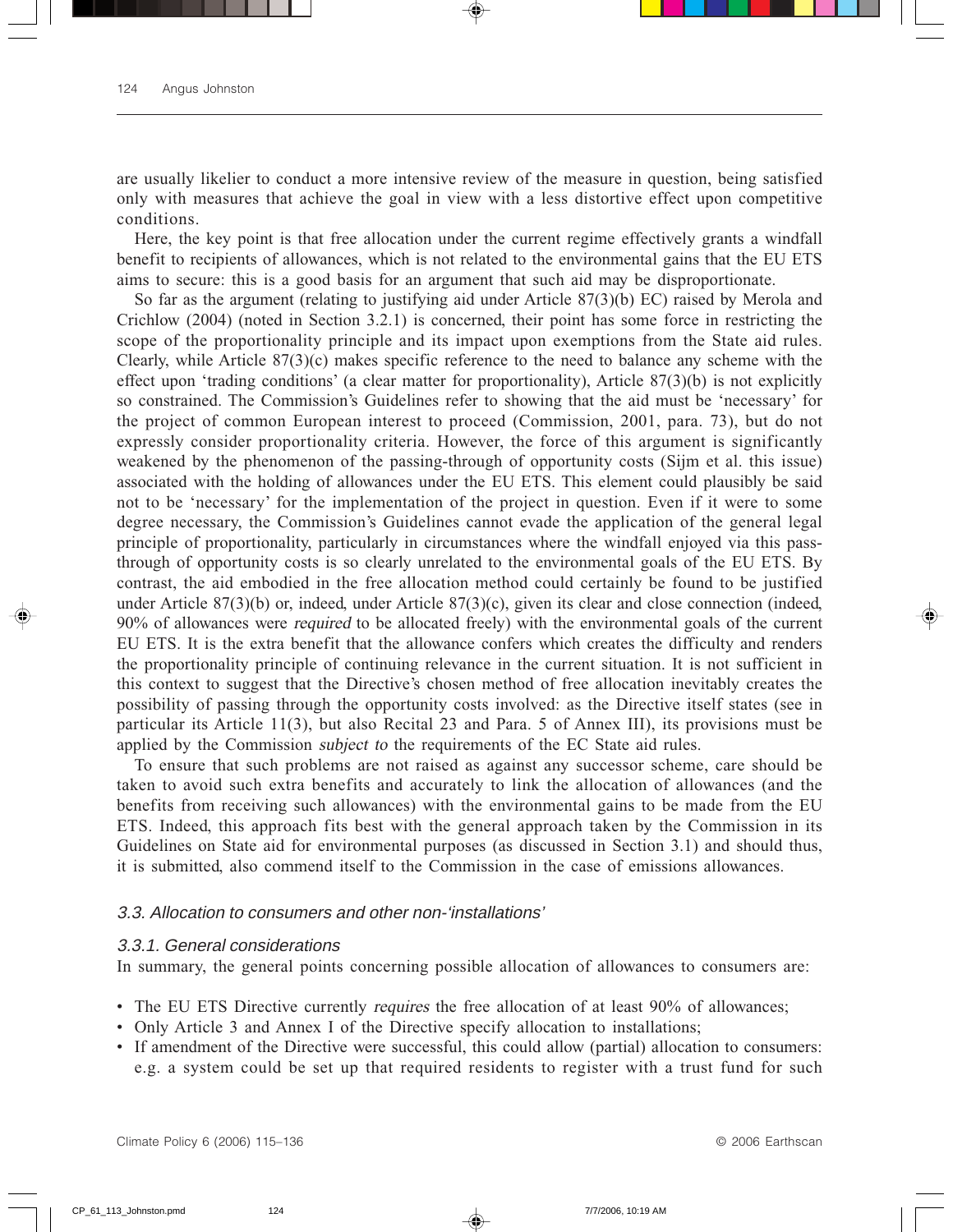allowances. That trust fund would then receive the free allowances, sell them and then pay residents their share of the proceeds.

- Certain benefits would flow from the allocation of allowances to domestic consumers:
	- Allocation to the power sector only could be tailored to compensate losses
	- This would avoid the risk of regulatory intervention (e.g. in the form of some kind of windfall profit tax)
	- It would also avoid State aid problems
	- It could well increase support of consumers for the EU ETS
	- It would also ensure compatibility with Border Tax Adjustment.<sup>29</sup>
- Similarly, benefits could also be seen in the allocation of allowances to industrial consumers:
	- This would operate to compensate for the detrimental effects upon competition
	- Harmonization of the allocation criteria would be required, to ensure that distortions of competition (both within and between Member States) are minimized.

Meanwhile, proposals to introduce uniform allocation to all new entrants in the electricity sector (on a per kW or per kWh basis), without reference to whether or not they qualify as 'installations' under the current EU ETS Directive, would seem to be inconsistent with the Directive in its present form. The combination of Article 3(e) and Annex I of the Directive require installations to perform certain activities if they are to be covered by the Directive, and in the energy sector this only relates to 'combustion installations with a rated thermal output exceeding 20 MW'. Amendment of these provisions would require legislation (see Section 4.2.3). Such uniform allocation to new entrants could alleviate some of the difficulties of selectivity created by free allocation under the present regime, as it would not reserve the pass-through of opportunity costs to installations covered by the EU ETS. However, careful attention would need to be paid to the proportionality of such allocation in order to satisfy State aid rules (see Section 3.3.2.1).

# 3.3.2. Allocation to consumers or non-'installations': State aid considerations

If an amendment could be made to the Directive to allow allocation of allowances to consumers, would there also be State aid constraints on how to design those amendments?

If the problems raised by the pass-through of opportunity costs can be clearly established (Sijm et al. this issue), and if allocation to consumers can be shown to combat its problems, then there seems no reason why the same environmental justification grounds would not be applicable to the allocation of allowances to consumers: the environmental goals to be achieved would still clearly be justifiable, and the prevention of the 'pass-through problem' should mean that the benefit conferred is not disproportionate to the environmental gains made (subject, of course, to detailed working out of the system for allocation to consumers).

# 3.3.2.1. COULD WE ALLOCATE FREE ALLOWANCES TO INDUSTRIAL CONSUMERS IN SECTORS WITH LARGE ELECTRICITY CONSUMPTION OR TO OTHER NON-'INSTALLATIONS' (SUCH AS RENEWABLE ELECTRICITY GENERATORS)?

In principle, this should be possible (subject, naturally, to legislative amendment of the Directive to permit this approach). Care must be taken to ensure that, if allocation in this way were thought to face similar problems to the doubts expressed by the Commission re France's first NAP,<sup>30</sup> then the arguments for justifying that aid on environmental grounds (probably as promoting an important project of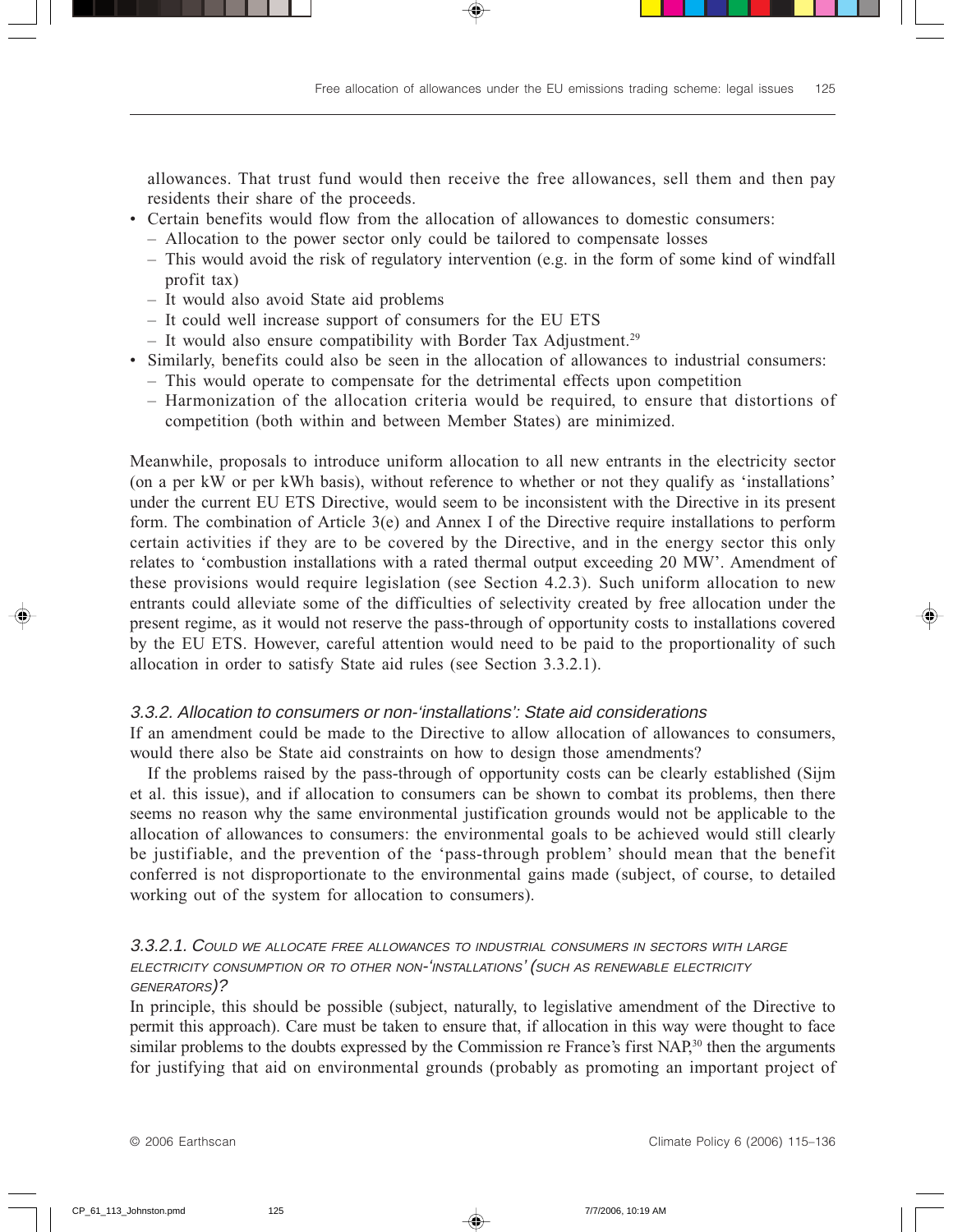common European interest – Article  $87(3)(b)$  EC (see Section 3.2.1)) are clearly explained. Questions of the proportionality of this response to the 'pass-through problem' would also need to be addressed, to ensure that the cure is not more painful than the ailment. For example, uniform allocation to all new entrant electricity generators on a kW (or kWh) basis would need careful calculation against the number of allowances already allocated, to prevent the system imposing yet further costs upon final consumers, simply in order to equalize conditions of competition between generators, while adding little or nothing to the achievement of the environmental goals of the EU ETS.

## 3.3.2.2 COULD WE ALLOCATE FREE ALLOWANCES TO TRUST FUNDS?

For example, every resident of a country would register with a fund, thus determining the allocation of allowances to these funds. Then the allowances would be allocated to the funds in proportion to the number of members of the fund(s). The fund would then sell the allowances in the market and distribute the money to the members of the fund, either in one or two installations to be determined dependent upon the value of the allowances. Would we have a preference for deciding to allocate to citizens or to residents, given that different countries are involved: i.e. how could we comply with requirements to treat all EU citizens equally?

The basic issue here is the same as under Section 3.3.2.1 and concerns the environmental basis for justifying such aid.

So far as the point about equality of treatment of EU citizens is concerned, this can be accommodated within the framework for the application of a Directive in the various national legal systems. So far as the Directive (as amended) would allow NAPs to be drafted according to a set of common criteria but at the same time allowing for a degree of diversity between EC Member States concerning the exact characteristics and shape of their individual NAPs, different choices relating to the implementation of this new idea of allocation (to persons not designated as 'installations' under the existing Directive) would be an acceptable expression of subsidiarity (as per Article 5 EC). That is to say, there is a common goal to be achieved, the result of which is binding upon Member States (by virtue of Article 249 EC and the adoption of the EU ETS Directive, which specifies that common goal – establishing an EU ETS, etc), but leaving the choice of 'form and methods' of implementation to the Member States. So long as the Directive is not so prescriptive of the form and methods to be used, $31$  then Member States remain free to choose methodologies (etc) that do not contradict the framework laid down in the relevant provisions (and Annexes) of the Directive.

At the same time, one of the points that has emerged during the assessment of NAPs (and the implementation choices made by the Member States under the EU ETS) has been the relative diversity of approaches involved and their possible distortive effect upon competition between undertakings in different Member States (both concerning the trading of allowances and in the undertakings' core businesses). If this came to be regarded as an unacceptable level of differentiation, then it would also be possible to adopt a Directive that gave Member States much less scope for creating diverging terms and conditions for allocation under the EU ETS. This is a matter to be decided upon during the negotiation process leading up to the adoption of any new EU ETS Directive.

## **4. Various procedural questions**

It is important to make clear that the argument that free allocation of allowances under the EU ETS may constitute State aid under EC law may have important procedural consequences for the operation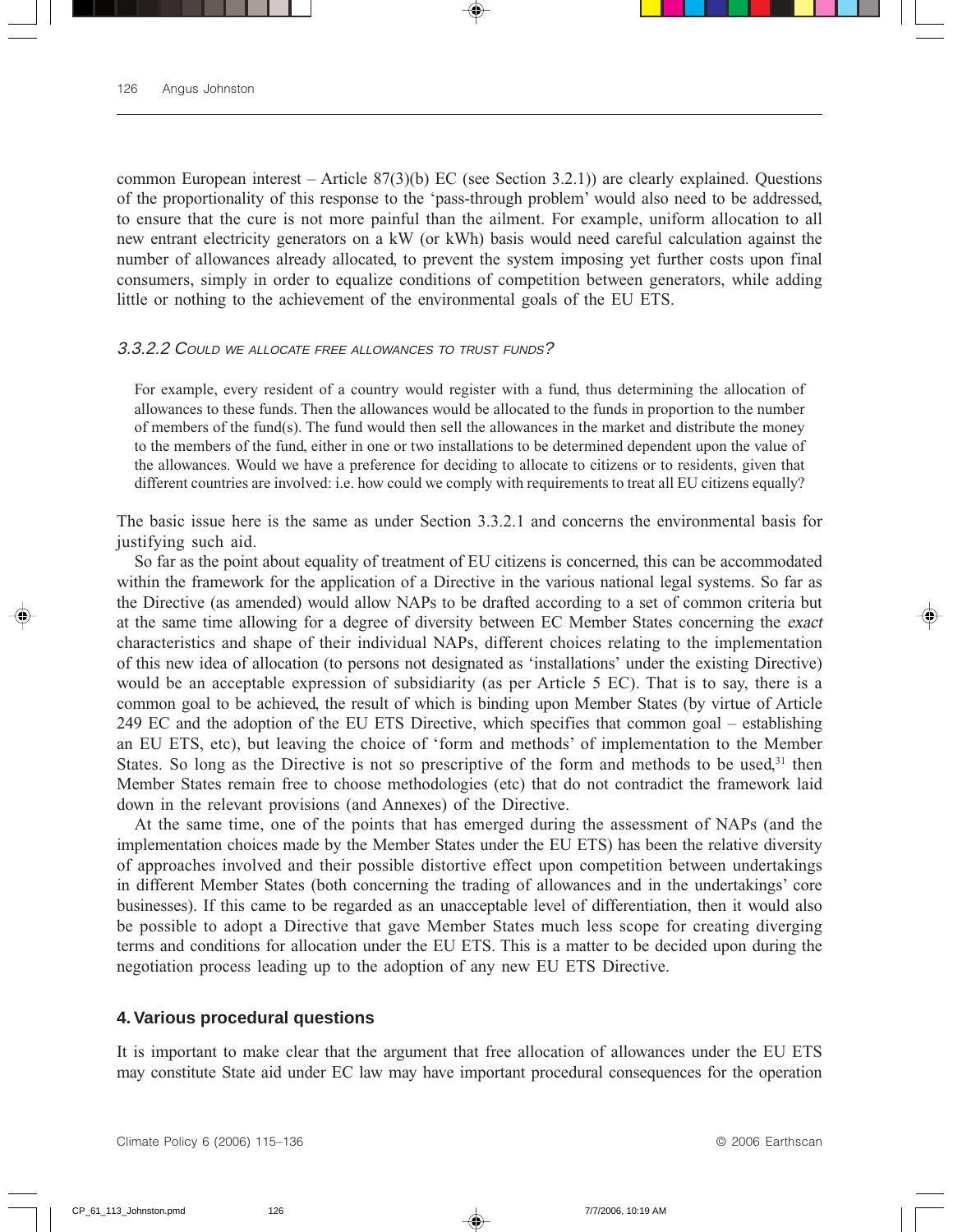of the current system and for any moves to reform that system. This section discusses, first, the prospects for legal action in the courts to secure compliance with EC State aid law: this could be pursued before the EC courts, seeking to overturn the Directive itself or the Commission Decisions on the NAPs adopted under the Directive. Alternatively, if the allocation amounted to State aid but had not been properly notified under the relevant EC State aid procedures, then it becomes unlawful aid and potentially subject to actions in the national courts to seek or require recovery of that aid by the relevant Member State. The second and third sections address the possible amendment of the EU ETS, either via a 'regulatory committee' route or using a full EC legislative procedure. These routes to change the Directive and its application present both certain constraints and opportunities.

### 4.1. Possible judicial review? Action before the courts

### 4.1.1. Before the EC courts

So far as judicial review at the EC level is concerned, this may ultimately be an unfruitful avenue of attack. This is because it is entirely possible that, even if the ECJ were willing to hold invalid such Commission decisions approving NAPs (or even the EU ETS Directive itself), the consequence would be that the ECJ would maintain the decisions (and Directive) in force, pending their replacement. This would be because the ECJ would take the view that the goal to be achieved (establishing the ETS to meet environmental objectives) would better be achieved by maintaining the system in place pending the adoption of a new EU ETS, rather than by knocking the whole thing down and living without it in the interim.

A successful action for annulment leads the Court to rule that the act concerned is void (Article 231 EC) with general (erga omnes) and retroactive (ex tunc) effect, but there are qualifications to this basic principle:

- For example, if the aim of the action is to secure an act that imposes stricter limits: the Court will leave the act in place as imposing some limits, while ordering that a new act be adopted in accordance with the ruling;<sup>32</sup>
- Also, there is the possibility of avoiding the harsh effects of such retroactive voidness by qualifying the extent of the nullity: Article 231(2) EC. See, for example, the case concerning the Directive on students' rights of residence,<sup>33</sup> where the Directive continued in force until it was replaced by subsequent legislation. Equally, certain elements of the measure can be left in place  $-$  i.e. it is possible to impose temporal and scope restrictions upon the invalidity of the measure in question.

# 4.1.2. Before the national courts

Meanwhile, another avenue of challenge is the possibility of judicial review (or other court action) in any given Member State before their national courts. Such national courts may enforce the requirement that Member States must notify such aid (under Article 88(3) EC) and may not implement aid in the absence of having made such notification, so that they may 'find acts implementing aid measures to be invalid, suspend the implementation of unnotified aid [or] order its repayment  $\ldots$ <sup>34</sup>

This raises the question of whether or not the Commission's tentative expressions of opinion in its Decisions on the NAPs for emissions allowances do indeed amount to Decisions sufficient to deal with the requirement that such State aid be notified to the Commission prior to its implementation by Member States. If the Commission does not act within two months of notification, the Member State may implement the aid. The aid then becomes an existing aid for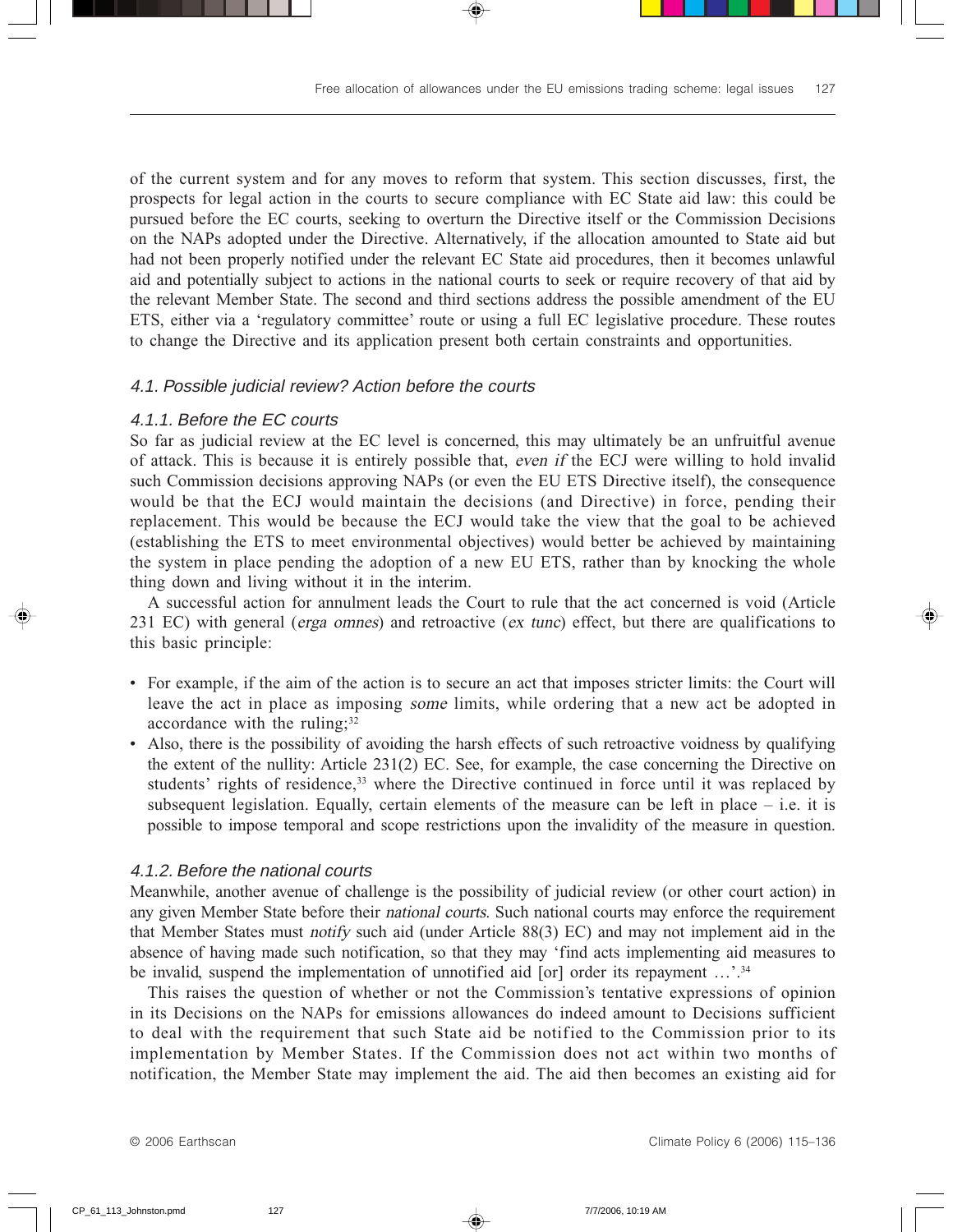the purposes of Art.  $88(1)$  EC,<sup>35</sup> meaning that the Member State may implement it. However, note that the Commission still has a duty with regard to all existing aids to keep them under constant review: here, again, the question of the compatibility of such aids with the State aid rules may be raised by the Commission and may be the subject of a complaint by private parties to the Commission, requesting that it take action.

If it is held that no State aid notification was made at all, then a third party complainant may bring an action in a national court claiming that the grant of such allowances under any given NAP amounts to the implementation of a non-notified and non-approved aid scheme. Thus, all will turn upon whether or not the notification of the NAP and the Commission's Decisions are sufficient for State aid purposes to prevent national courts from treating the grant of allowances as unlawfully implemented State aid. In such a case, the general principle is that unlawfully granted aid must be recovered by the Member State: $36$  such recovery procedures are based upon national law. $37$  Insofar as the current NAPs notified to the Commission are available, a brief search through the NAPs produced no reference to the NAP involving the grant of State aid that would need specific exemption by the Commission. Furthermore, the relevant procedural Regulation (Regulation 794/2004/EC, [2004] OJ L140/1), which lays down the conditions for the notification of State aid, provides in its Article 2 that 'notifications of new aid pursuant … shall be made on the notification form set out in Part I of Annex I to this Regulation'. It is clear that the NAPs were not notified to the Commission on this basis, suggesting that the (admittedly formal) argument that no proper State aid notification was made by the Member States of their respective NAPs is a very strong one indeed.

If a national court is not confident of making this assessment, however, there exists the possibility of making a reference to the ECJ under Article 234 EC for the interpretation of the relevant EC law principles (see, generally, Craig and de Búrca, 2003, ch. 11 and references cited therein). While it often takes some time to receive an answer to such questions, this would provide an authoritative interpretation of the position concerning the notified NAPs and their status under the procedural aspects of EC State aids law. Equally, it is possible that a national court will feel able to take its own decision on the question, which could lead to an order that unlawfully granted aid must be repaid by the recipient to the Member State. Given that EC State aid law applies in this fashion in all EC Member States, such a scenario could occur in any Member State where the EU ETS is properly implemented, with allowances allocated and the system up and running. Such challenges could be made to allowances already allocated under phase I, but the same reasoning would apply to any allowances granted under phase II if those grants were made without proper notification and clearance under the EC rules on State aid.

## 4.2. The possible 'regulatory' amendment of Annex III of the EU ETS Directive for phase II

#### 4.2.1. Basis

This is possible by virtue of Article 22 of the EU ETS Directive (Directive 2003/87/EC [2003] O.J. L275/32):

Article 22 – Amendments to Annex III

The Commission may amend Annex III, with the exception of criteria (1), (5) and (7), for the period from 2008 to 2012 in the light of the reports provided for in Article 21 and of the experience of the application of this Directive, in accordance with the procedure referred to in Article 23(2).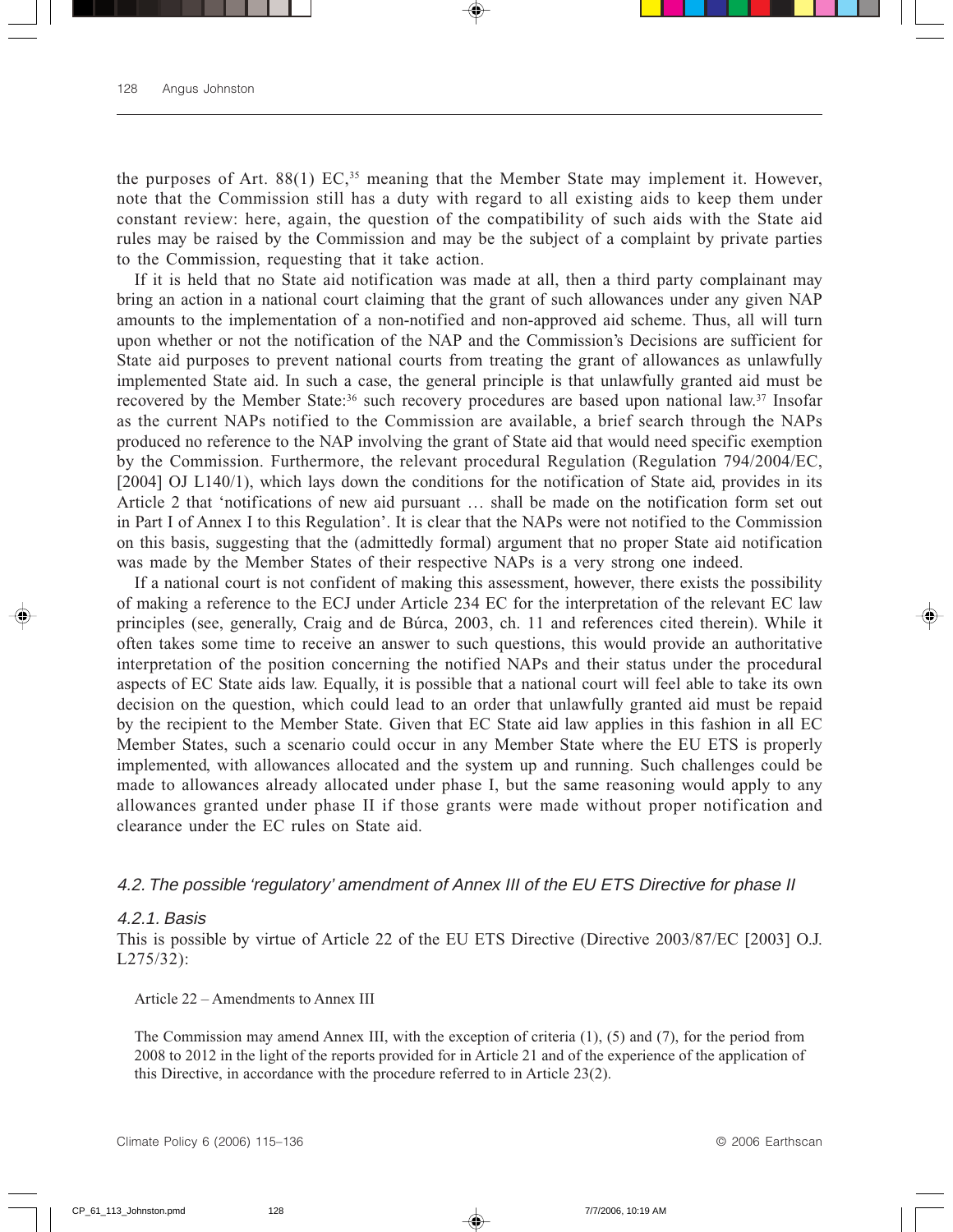Such changes could only take place for the next reference period, starting in 2008, following the procedure laid down in the Directive.

# 4.2.2. Procedure for such amendments

# 4.2.2.1. ARTICLE 21 OF THE DIRECTIVE

Any amendments must be made in the light of the reports by the Member States, which under Article 21 of the Directive they are required to submit to the Commission.

The Commission's December 2005 Report (Commission, 2005) in this area, adopted under Article 21(2) of the EU ETS Directive, remains largely silent on the question of allocation, apart from showing an inclination to encourage Member States to use the auctioning of allowances more widely and extensively in future (i.e. the 10% of allowances that are not mandatorily subject to free allocation in the next allocation round). If auctions were more widely used under phase II (post-2008), this would, to a limited extent, reduce the significance and extent of free allocation, with a concomitant effect upon the ability to pass through the opportunity costs involved. Nevertheless, since free allocation would still apply to at least 90% of all allowances, it is submitted that the proportionality of such pass-through effects would remain questionable at best.

#### 4.2.2.2. THE 'COMITOLOGY' PROCEDURE

To make such amendments to Annex III, the procedure in Article 23(2) of the EU ETS Directive must be followed – this is a form of 'comitology' procedure.

'Comitology' is an EC decision-making process involving the delegation of power (to adopt decisions and standards, and sometimes to amend legislation) by the Council to the Commission, subject to the approval of a committee composed of Member State representatives.

There are three main forms of Committee procedure: the Advisory, Management, and Regulatory Committee Procedures. The current Comitology Decision is Decision 1999/468/EC.<sup>38</sup> Article 23(2) of the EU ETS Directive refers to the use of the 'Regulatory Committee Procedure' (under Article 5 of the Comitology Decision), under which the Commission submits a draft to the Committee, which adopts an opinion by qualified majority vote (QMV) (a form of vote weighting, under which a certain threshold of votes (representing a particular proportion of the Member States and their populations) must be met).39 The measure cannot be adopted unless the Committee gives a positive opinion. If this does not happen, the Council can act by QMV to adopt, or, under one variant, by simple majority to block.

The Regulatory Committee Procedure is the one that grants the strongest role to the Committee. Thus, if amendments are to be proposed, it will be important to provide detailed reasons for both the Commission and the individual Member States for the necessity for such amendments, to ensure that:

- the Commission makes the appropriate proposals in its draft;
- the Regulatory Committee approves it by a sufficient majority to satisfy QMV; and
- even if the Committee does not approve the proposals, the Council does do so.

## 4.2.2.3. RESTRICTIONS UPON SUCH AMENDMENTS VIA THE REGULATORY COMMITTEE PROCEDURE

By the terms of Article 22 of the Directive, no amendments may be made to criteria (1), (5) and (7) as laid down in Annex III, viz:

© 2006 Earthscan Climate Policy 6 (2006) 115–136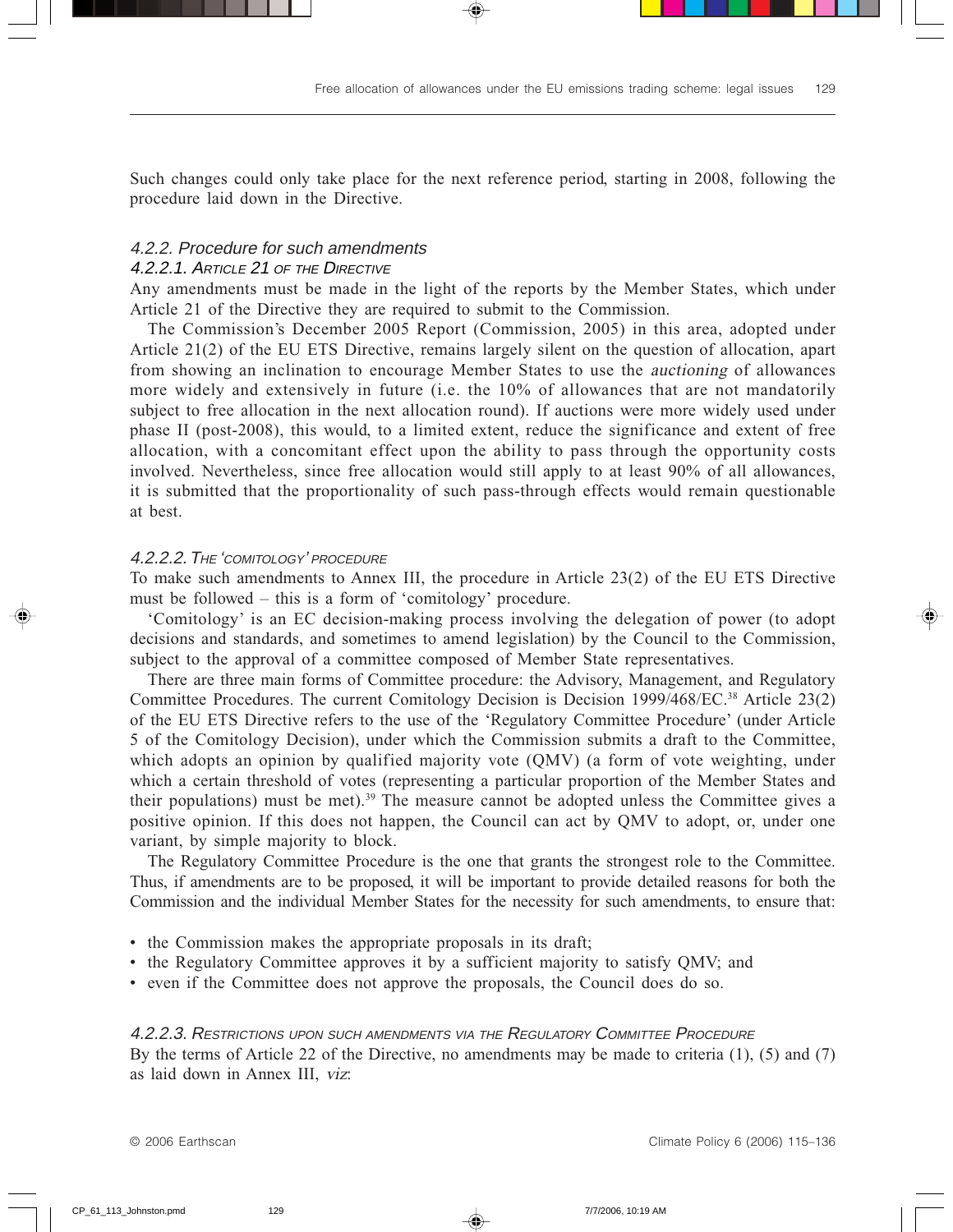(1) The total quantity of allowances to be allocated for the relevant period shall be consistent with the Member State's obligation to limit its emissions pursuant to Decision 2002/358/EC and the Kyoto Protocol, taking into account, on the one hand, the proportion of overall emissions that these allowances represent in comparison with emissions from sources not covered by this Directive and, on the other hand, national energy policies, and should be consistent with the national climate change programme. The total quantity of allowances to be allocated shall not be more than is likely to be needed for the strict application of the criteria of this Annex. Prior to 2008, the quantity shall be consistent with a path towards achieving or over-achieving each Member State's target under Decision 2002/358/EC and the Kyoto Protocol.

(5) The plan shall not discriminate between companies or sectors in such a way as to unduly favour certain undertakings or activities in accordance with the requirements of the Treaty, in particular Articles 87 and 88 thereof.

(7) The plan may accommodate early action and shall contain information on the manner in which early action is taken into account. Benchmarks derived from reference documents concerning the best available technologies may be employed by Member States in developing their National Allocation Plans, and these benchmarks can incorporate an element of accommodating early action.

It seems that the only potentially problematic element here may be criterion (5): thus, a clear explanation would be needed as to why the proposed amendments do not amount to undue favour for certain undertakings/activities, leading to concerns under the EC Treaty's rules on State aid. If the point were to redress such differentiation at present, then this would seem possibly to fit within criterion (5).

# 4.2.3. Inconsistency of Annex III, if amended as proposed, with the main body of the Directive?

This issue might be more problematic, were the Commission, the Regulatory Committee and/or the Council to take the view that it would not be possible to make the appropriate amendments to Annex III without this undermining the system and provisions of the main text of the Directive – and the main text could only be amended by legislation, adopted jointly by the European Parliament and the Council, after a process that could well be too lengthy to effect the required changes before the commencement of the next reference period.

It is certainly the case that the scheme of the EU ETS Directive very much assumes that 'operators of installations' are to be the recipients of allowances: see, e.g., the Commission's 'non-paper' of 1 April 2003 (Commission, 2003), which emphasized that:

It is important to note that, in accordance with Article 11, initial allocation of allowances can only be made to operators of installations covered by the scheme. Hence installations not covered by the scheme cannot be allocated any allowances, although they may purchase and hold allowances as any other person.

It is true that Article 11 of the EU ETS Directive refers only to 'the allocation of those allowances to the operator of each installation' (see Article 11(1) and (2)). The definition of 'installation' for the purposes of the Directive is contained in Article 3(e):

'installation' means a stationary technical unit where one or more activities listed in Annex I are carried out and any other directly associated activities which have a technical connection with the activities carried out on that site and which could have an effect on emissions and pollution.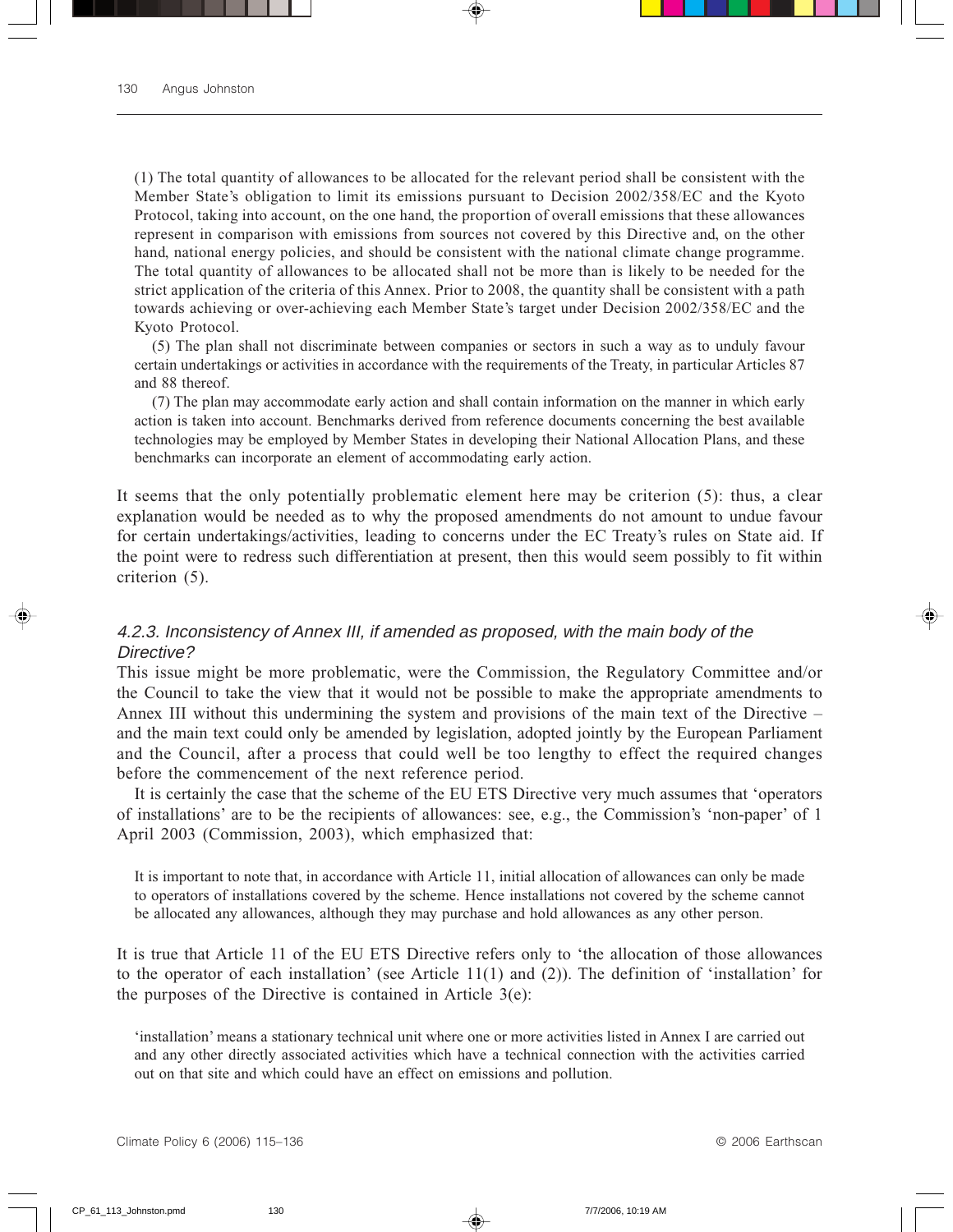The activities listed in Annex I are not open to change by use of a comitology procedure, as this is only specifically provided for where Annex III is concerned. This would seem to be a fairly conclusive argument against the possibility of amending Annex III to achieve allocation of allowances to parties that would not qualify as 'installations' under the Directive as currently worded. However, it should be noted that there is no specific statement anywhere in the Directive that only 'operators of installations', and no other entities, can be allocated allowances. If this could be argued, then perhaps an amendment of Article III could be effective. Alternatively, another argument might be that consumers are involved in 'directly associated activities which have a technical connection with the activities carried out' by the installation, although this clearly was not what was intended by the wording of Article  $3(3)$  when the Directive was drafted<sup>40</sup> and may thus be unlikely to succeed.

On balance, and after careful consideration, it seems that the 'Annex III amendment proposal' may fall foul of the argument that it would lead to irreconcilable inconsistencies with the remainder of the EU ETS Directive as currently structured and worded. This suggests that, as a matter of the allocation process, it may require a change to the primary legislative text (by means of the full codecision legislative process under Article 251 EC, involving the agreement of both the European Parliament and the Council) to secure the option of allocating allowances to those who currently are not 'operators of installations' under the EU ETS Directive.

# 4.2.4. Dealing with this inconsistency problem: alternative strategies

However, in phase II there may yet be a regulatory solution to this problem created by the rigidity of the primary legislative instrument (the Directive). This could be reached by a number of possible routes, perhaps the most promising of which would seem to be the application of EC State aid law as a basis for challenging any NAP that continued to grant free allowances to 'installations'. First, Member States would be well advised to notify future NAPs under both the EU ETS Directive and the specific EC State aids procedures. Then, any challenge could be brought by any Member State against a Commission Decision approving such an NAP, or the Commission itself could refuse to approve such a proposed NAP on the ground that any aid granted as a result of such free allocation of allowances was disproportionate in quantity to the environmental objectives to be achieved thereby. A Commission approval decision for a Member State's NAP could be made conditional upon some kind of claw-back by the Member State of the disproportionate aid elements associated with the ability to pass through opportunity costs to consumers. Naturally, if the undertaking receiving the allowances for each installation can show that such costs have not been passed through, then no claw-back would apply. It remains important to consider the State aid question here, because the Directive is, as highlighted throughout this article, specifically subject to the application of the EC Treaty's State aid rules.

### 4.3. Legislative action: amending the EU ETS Directive

Finally, a legislative strategy could be devised to deal with the issues raised by State aid law in this field. As with the current EU ETS Directive, the relevant legal basis under the EC Treaty for such legislation would be Article 175(1) EC, which would require a proposal from the Commission and the involvement and ultimate joint agreement of the Council and the European Parliament under the so-called 'co-decision' procedure of Article 251 EC. If this is the only way in which to achieve the desired changes, it is vital that moves begin as soon as possible: this process can be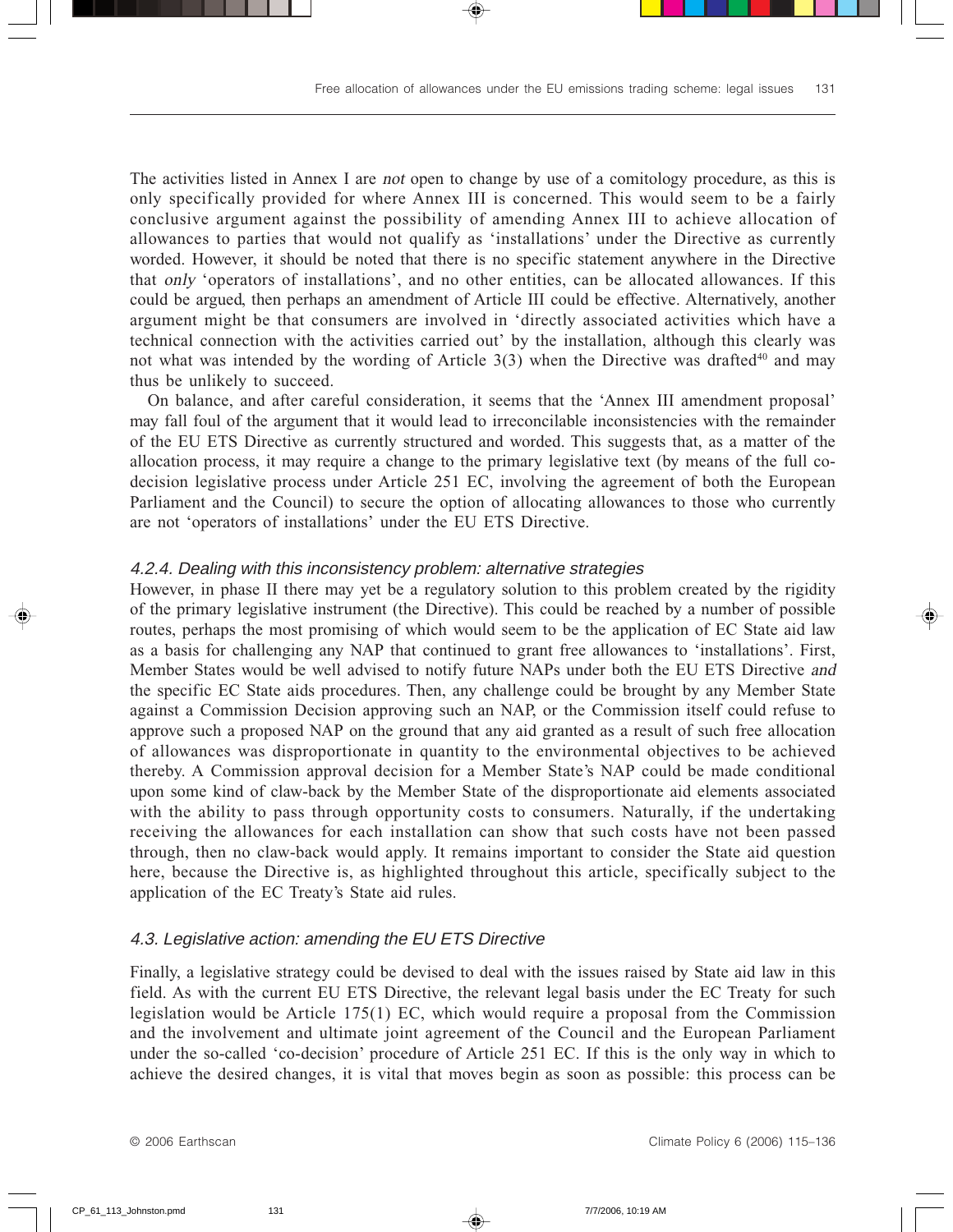complex, hotly contested and lengthy before a workable legal instrument can be adopted. On the other hand, the process allows great scope for consultation, lobbying and the submission of observations by interested parties, which should make it possible for the key issues and consequences to be aired on a European level. Within the EU institutions, the Commission and the European Parliament will be key foci for any lobbying efforts, while the important role of the Council in the co-decision procedure means that lobbying at the national level to persuade national governments (who then sit in the Council) of the argument will also be vital.

Such a new Directive could conceivably be introduced to replace the current EU ETS Directive prior to the entry into its phase II in 2008; however, it seems that time constraints may prevent the formulation of an appropriate proposal by the Commission and its passage through the EC legislative process in time for adoption at EC level, let alone its implementation by the Member States.41 Thus, any wide-ranging legislative solution may well have to wait until consideration is given to the continuation of the EU ETS beyond the end of phase II: these are matters of timing and the practical politics of the policy and legislative process.

So far as the specifics of any legislative 'package deal' are concerned, one model might be suggested that would tie up the loose ends, provide legal certainty under the current regime and allow amendments in allocation to be made going forward (whether for phase II (if adopted in time) or beyond phase II). This approach would involve the adoption of two legal instruments:

- first, a Regulation, which would immunize NAPs and the free allocation of allowances from possible challenges under EC State aid law, acting as a kind of block exemption from the prohibition on granting such aid and dating from the original grant of such allowances (whether for those already allocated under phase I or, going forward, if a similar situation arises under phase II allocation). This would avoid the uncertainty associated with possible challenges to NAPs in national courts (as discussed in Section 4.1.2);
- second, a new Directive or Regulation, amending the EU ETS to introduce different allocation mechanisms designed to avoid the pass-through problem (such as some use of auctioning or instead providing for free allocation to consumers).

The merit of this package deal would be to provide reassurance to operators under the current regime, while permitting the design of a transition from the old allocation arrangements to the new system as introduced under the new Directive.

## **5. Conclusions**

This article has sought to assess the extent to which the EC legal rules on State aid affect the operation of the EU ETS and the actions of Member States under that regime. It has been shown that there is a strong series of arguments in support of the view that the free allocation of allowances under the various NAPs involves an element of State aid, which has neither been formally notified to, nor cleared by, the Commission under the EC Treaty. Even if it is found properly to have been notified, there are serious doubts as to whether the extent of aid granted satisfies the proportionality principle. As a result, the operation of the EU ETS may be subject to some legal uncertainty with regard to possible legal challenges to the current allocation of allowances. Going forward, any proposals to amend the operation of the EU ETS must take into account similar State aid considerations (particularly proportionality) and the experience gained from the working of the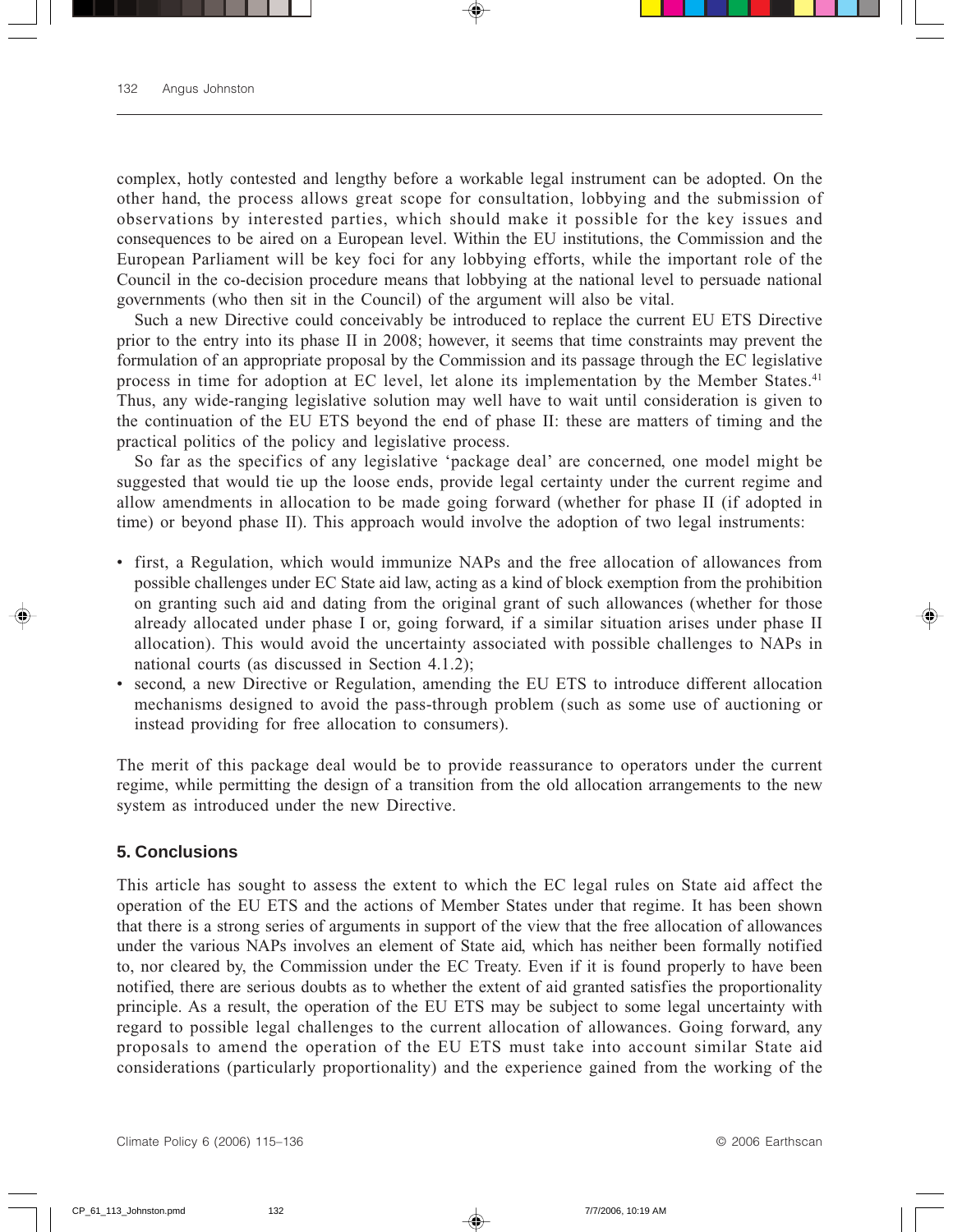EU ETS in the first phase up to 2008. The structural outline of a possible legislative package has been suggested, which could achieve the safeguarding of commercial and legal certainty under the current allocation regime, while at the same time providing a basis for amendment of the allocation mechanism under the EU ETS for phase II or beyond. The EC State aid law issue is a serious one and it needs to be taken into account by the Commission, the Member States and private parties in their future actions in this area.

# **Acknowledgements**

The author would like to express his thanks to many colleagues for discussions relating to this subject, in particular to Dr Albertina Albors-Llorens, Prof. Alan Dashwood, Dr Karsten Neuhoff, Prof. Piet Jan Slot and Dr Rebecca Williams. As ever, however, responsibility for the final version and any errors therein remains with the author. All webpage references last visited 23 March 2006.

## **Notes**

- 1 Directive 2003/87/EC (establishing a scheme for greenhouse gas emission allowance trading within the Community and amending Council Directive 96/61/EC) [2003] OJ L275/32.
- 2 In the EC Treaty itself, there are both automatic and discretionary exceptions from the prohibition, although both require Commission approval after notification of the aid by the Member State. Under the Treaty, legislation has been adopted to exempt various aids from the prohibition, in the style of the Block Exemptions used to give effect to the exemption in Article 81(3) EC. (See Joined Cases T-447/93 and T-448/93 AITEC v. Commission [1995] ECR II-1971.)
- 3 Case C-256/97 Déménagements-Manutention Transport SA (DMT) [1999] ECR I-3913: has 'the recipient undertaking receive[d] an economic advantage which would not have obtained under normal market conditions'?
- 4 See, e.g., Joined Cases 67, 69 and 70/85 Kwekerij Gebroeders Van der Kooy v. Commission [1988] ECR 219.
- 5 See, e.g., Case 730/79 Philip Morris Holland B.V. v. Commission [1980] ECR 2671 and Cases 296 and 381/82 Netherlands and Leeuwarder Papierwarenfabriek v. Commission [1980] ECR 809.
- 6 Favourable treatment granted to a given sector within the scope of general taxation will normally be regarded as an aid (Case 70/72 Commission v. Germany [1973] ECR 813) but may also be sometimes objectively justified as a response to market forces (Case 67/85 Van der Kooy [1988] ECR 219, although that justification was not established in the case itself).
- 7 See, e.g., Case 102/87 France v. Commission (Brewery loan) [1988] ECR 4067. This criterion is generally very easily found to be satisfied – indeed, such an effect is often assumed if the other criteria are met.
- 8 See also the EU ETS Directive, Recital 23 ('without prejudice to Articles 87 and 88' EC) and Para. 5 of its Annex III.
- 9 See also the Commission's Decision of 29 March 2000 (N653/1999) on Danish CO<sub>2</sub> quotas in the electricity sector (summarized in the Commission's Press Release IP/00/304, which is available at http://europa.eu.int/rapid/ pressReleasesAction.do?reference=IP/00/304&format=HTML&aged=0&language=EN&guiLanguage=en and briefly discussed in (2000) EC Competition Policy Newsletter, No. 2, pp. 63–64). For discussion of the UK scheme see, e.g., Park (2002). Although compare the Commission's Decision of 25 July 2001, Belgian Green Electricity Certificates (Case N550/ 2000) [2001] OJ C330/3, in which the grant of 'green certificates' was held not to involve the transfer of State resources, since it amounted merely to an official proof of the fact that the relevant electricity had been produced from renewable energy sources. Similarly, the obligation to purchase a specified quantity of such certificates was held to be analogous to the purchasing. (Available (in French) at http://www.europa.eu.int/comm/secretariat\_general/sgb/state\_aids/comp-2000/ n550-00\_fr.pdf.) See, further, Merola and Crichlow (2004, pp. 33–34).
- 10 Commission Decision of 28 November 2001 (COM(2001) 3739 final), 'State aid No. N416/2001 United Kingdom Emission Trading Scheme' (available at http://www.europa.eu.int/comm/secretariat\_general/sgb/state\_aids/comp-2001/ n416-01.pdf), p. 9, para. V1(b).
- 11 Decision of 7 July 2004 (COM(2004) 2515/4 final), available http://europa.eu.int/comm/environment/climat/pdf/ uk\_final\_en.pdf.

© 2006 Earthscan Climate Policy 6 (2006) 115–136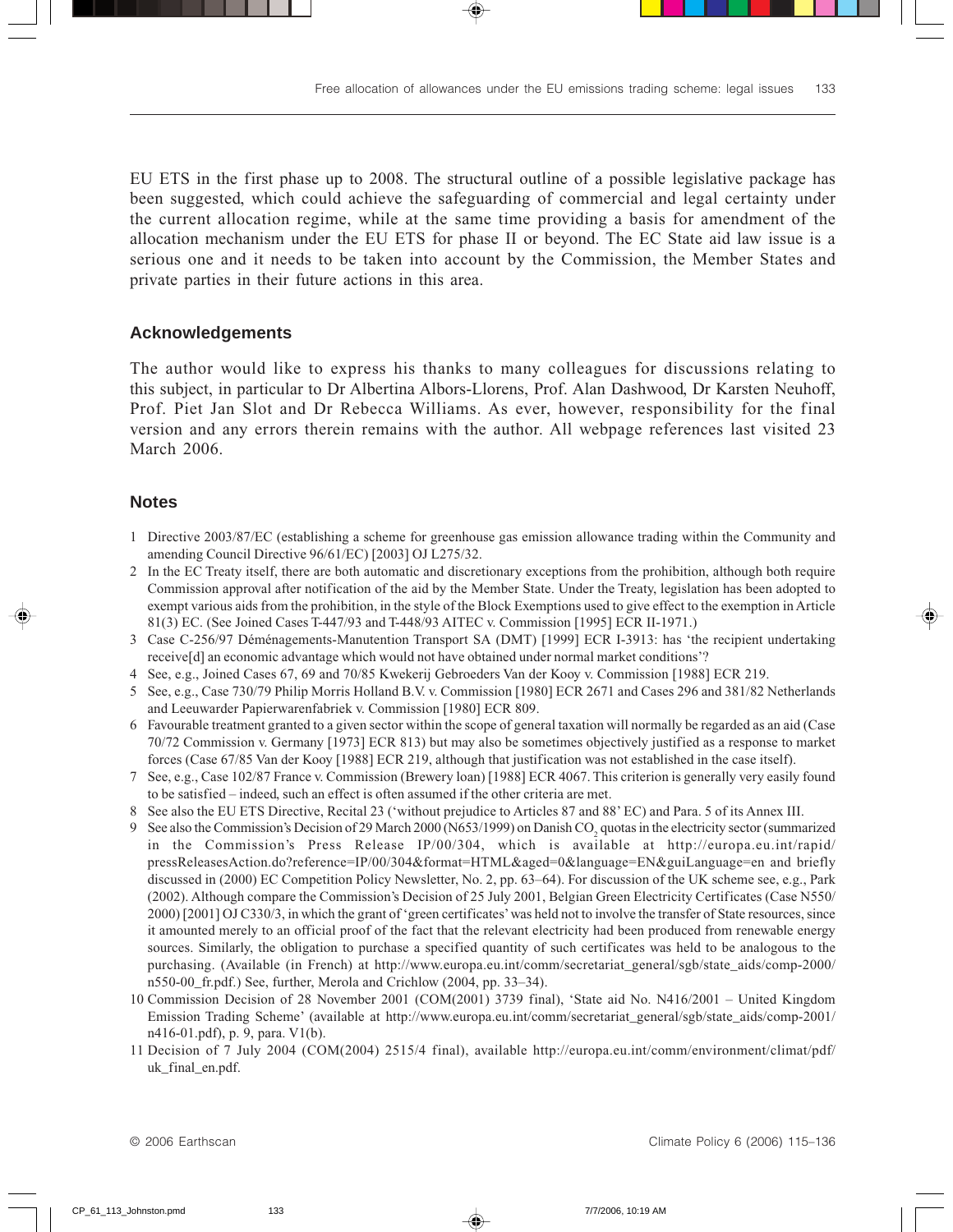- 12 Ibid. This formulation is common to the majority of the Commission's Decisions on the various NAPs submitted to it for approval under the EU ETS Directive.
- 13 Available at http://europa.eu.int/comm/environment/climat/pdf/030401nonpaper.pdf.
- 14 Decision of 20 October 2004 (COM(2004) 3982/7 final), available at http://europa.eu.int/comm/environment/climat/pdf/ france\_final\_en.pdf.
- 15 Ibid. Articles 2 and 3 of the Commission's formal Decision.
- 16 See the EU ETS Directive, Recital 23 ('without prejudice to Articles 87 and 88' EC), Article 11(3) and Para. 5 of its Annex III. Indeed, it seems unlikely that the relevant provision in the EC Treaty (Article 175(1) EC, which conferred power upon the EC to adopt environmental legislation such as the EU ETS Directive) would allow the adoption of any wholesale exemption that would not be compatible with the provisions on State aid.
- 17 See the Commission Guidelines [2001] OJ C37/3, esp. para. 14ff.
- 18 Ibid., para. 18.
- 19 Ibid., para. 19.
- 20 Ibid., paras 72–73.
- 21 Note that there will not be a common European interest in a scheme, 'unless it forms part of a transnational European programme supported jointly by a number of Governments of the Member States, or arises from concerted action by a number of Member States to combat a common threat such as environmental pollution' (Joined Cases 62 and 72/87 Executif Regional Wallon and S.A. Glaverbel v. Commission [1988] ECR 1573).
- 22 Merola and Crichlow (2004, p. 47).
- 23 Commission Guidelines [2001] OJ C37/3, para. 32.
- 24 See, e.g., the Commission's subsequent Decision on the UK's own national ETS, prior to the EC Directive, discussed above (see Note 9 and the accompanying text).
- 25 Discussed in Section 2.2.
- 26 See, e.g., Case C-331/88 R. v. Minister of Agriculture, Fisheries and Food and Secretary of State for Health ex p. Fedesa [1990] ECR 4023, Tridimas, 1998, chs. 3 and 4 and (generally) Ellis (1999).
- 27 See Case 730/79 Philip Morris Holland B.V. v. Commission [1980] ECR 2671, para. 17, where the ECJ made clear that the aid must be necessary for the achievement of the relevant objectives. As others (Merola and Crichlow, 2004) have noted, '[t]his criterion also means that all the aspects of the aid, and in particular the amount of the aid, must be reduced to a minimum. In addition, the duration, intensity and scope of the aid must be proportiona[te] to the intended objective'. See, also, the Commission's Decision in the matter that led to the Van der Kooy case (Decision 85/215/EEC on the preferential tariff charged to glasshouse growers for natural gas in the Netherlands, [1985] OJ L97/49 (for the ECJ's judgment on the appeal, see Note 4, above)), in which it was considered whether or not the aid was objectively justified in providing support to the horticultural purchasers to prevent them from switching to use coal as their energy source instead of natural gas. See also the Chronopost judgment (Cases C-83, 93 and 94/01 P Chronopost S.A. v. Commission [2003] ECR I-6993), where the 'market economy investor principle' usually applied in determining the notion of an 'advantage' was (in context) changed from the question of an investment in normal market conditions to the costs borne by another *public* company (paras  $33-41$ ) – this, too, could be argued to approximate to something of a proportionality criterion in that it allows a margin to the Member State in assessing what amounts to granting an 'advantage' to the recipient undertaking, dictated by the specific context in which the alleged aid was granted. See also Van Calster (Van Calster, 2000, p. 299), who asserts that '[t]he principle of proportionality plays an important role throughout the [Commission's] guidelines [on State aid for environmental purposes]' (although he was here referring to the previous 1994 incarnation of the guidelines on State aid for environmental protection there is nothing in the subsequent 2001 guidelines to suggest any change in his assessment of the significance of proportionality throughout the guidelines).
- 28 For an analogous point in EC antitrust law relating to anti-competitive agreements, see Case T-374/94 European Night Services Ltd. v. Commission [1998] ECR II-3141, para. 102: just as the fact that the parties' market share may exceed the Commission's de minimis threshold does not necessarily make any restriction of competition an 'appreciable' one under Article 81(1) EC, it is also possible that an agreement might fall below that threshold and yet still have an appreciable effect upon competition.
- 29 Ismer and Neuhoff (2004) and Hepburn et al. (this issue).
- 30 See Note 14, and the accompanying text: the point is the fear that excessive allocation to the industrial sector might be thought to favour that sector selectively, without the need for them to bear a concomitant environmental burden.
- 31 As one could argue that it currently is, given its specification of 'installations' as the only possible recipients of allowances, plus the detailed provisions in Annexes I and III of the EU ETS Directive. On the issue of harmonization, see generally Slot (1996) and Dougan (2000).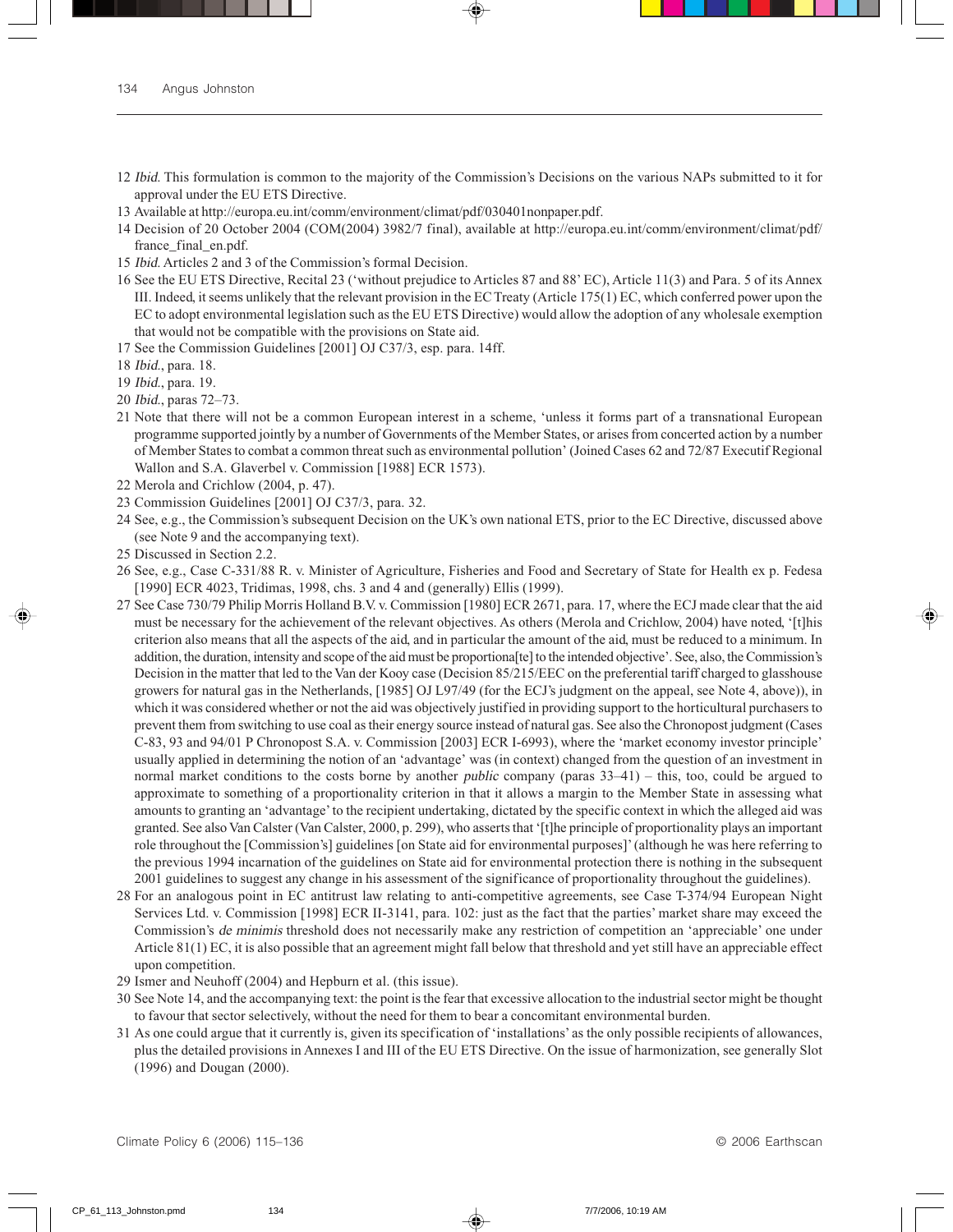- 32 E.g., in Case 264/82 Timex Corp. v. Council and Commission [1985] ECR 849, the applicant sought the imposition of a higher level of anti-dumping duty imposed against the imports – pending a fresh decision, the old duty remained in force.
- 33 Case C-295/90 European Parliament v. Council ('Student rights of residence') [1992] ECR I-4193.
- 34 Evans (1997, p. 458, and the cases cited therein). See also, generally, Struys and Abbott (2003).
- 35 See Case C-44/93 Namur-Les Assurances de Crédit v. OND [1994] ECR I-3829 and Case C-99/98 Austria v. Commission [2001] ECR I-1101.
- 36 See Case 52/84 Commission v. Belgium [1986] ECR 89.
- 37 See Joined Cases 205-215/82 Deutsche Milchkontor GmbH v. Germany [1983] ECR 2633.
- 38 On QMV, see (e.g.) Dashwood and Johnston (2004, esp. pp. 1493–1500 and 1513–1516).
- 39 [1999] OJ 184/23.
- 40 As evinced by the Commission's document providing 'Replies to some frequently asked questions on the EC emissions trading proposal' (23 April 2002): available at http://europa.eu.int/comm/environment/climat/pdf/emissions\_faq.pdf.
- 41 One solution to that Member State implementation problem would be the adoption of an EC Regulation (rather than a Directive), since this would apply in all Member States from its entry into force without the need for further legal implementation measures to be adopted by the Member States. The relevant legal basis for such action, Article 175(1) EC, permits the adoption of 'measures', which means that both Directives and Regulations may be adopted by the Council and the European Parliament, acting as co-legislators. On the one hand, given the concerns expressed in some quarters about the inconsistencies between allocation methods adopted under the NAPs of different Member States (see, e.g., Section 3.3.2.2), this method would have the additional benefit of setting uniform EC allocation rules (rather than the guiding principles in the current Annexes to the EU ETS Directive). On the other hand, securing agreement on such a Regulation may complicate the legislative process still further, causing delays and political compromises that may not be as much of an improvement over the current situation as one might hope. Also, justifying a far-reaching legislative measure such as a Regulation will require strong arguments for such action on the EC level according to the principle of subsidiarity under Article 5 EC.

# **References**

- Commission of the EC, 2000. Denmark: Commission approves tradable  $CO<sub>2</sub>$  emission permits for the electricity sector in Denmark for the period 2001–2003. EC Competition Policy Newsletter 2, 63–64.
- Commission of the EC, 2001. Community Guidelines on State Aid for Environmental Protection. OJ C37/3.

Commission of the EC, 2003. The EU Emissions Trading Scheme: How to Develop a National Allocation Plan. Non-paper, 2nd Meeting of Working 3, Monitoring Mechanism Committee, 1 April 2003.

Commission of the EC, 2005. Further Guidance on Allocation Plans for the 2008 to 2012 Trading Period of the EU Emission Trading Scheme. COM (2005) 703 final, 22 December 2005.

Craig, P.P., 2003. Administrative Law, 5th edn. Sweet and Maxwell, London.

- Craig, P.P., de Búrca, G., 2003. EU Law: Text, Cases, and Materials, 3rd edn. Oxford University Press, Oxford, UK.
- Dashwood, A.A., Johnston, A.C., 2004. The institutions of the enlarged EU under the regime of the constitutional treaty. Common Market Law Review 41(6), 1481–1518.
- Dougan, 2000. Minimum harmonization and the internal market. Common Market Law Review 37(4), 853–885.
- Ellis, E. (ed.), 1999. The Principle of Proportionality in the Laws of Europe. Hart Publishing, Oxford, UK.

Evans, A.C., 1997. EC Law of State Aid. Oxford University Press, Oxford, UK.

- Hepburn, C., Grubb, M., Neuhoff, K., Matthes, F., Tse, M., 2006. Auctioning of EU ETS phase II allowances: how and why? Climate Policy 6(1), 137–160.
- Ismer, R., Neuhoff, K., 2004. Border Tax Adjustments: A Feasible Way to Address Non-participation in Emission Trading. CMI/ DAE Working Paper 36.
- Lenaerts, K., van Nuffel, P., 2005. Constitutional Law of the European Union, 2nd edn. Sweet and Maxwell, London.
- Merola, M., Crichlow, G., 2004. State aid in the framework of the EU position after Kyoto: an analysis of allowances granted under the  $CO_2$  emissions allowance trading directive. World Competition 27(1), 25–51.
- Park, P., 2002. The UK greenhouse gas emissions trading scheme: 'a brave new world' or the result of hurried thinking? Environmental Law and Management 13(6), 292–299.
- Sijm, J., Bakker, S., Chen, Y., Harmsen, H., Lise, W., 2005. CO<sub>2</sub> Price Dynamics: The implications of EU Emissions Trading for the Price of Electricity. ECN-C-05-081, Energy Research Centre of The Netherlands, Petten, The Netherlands.